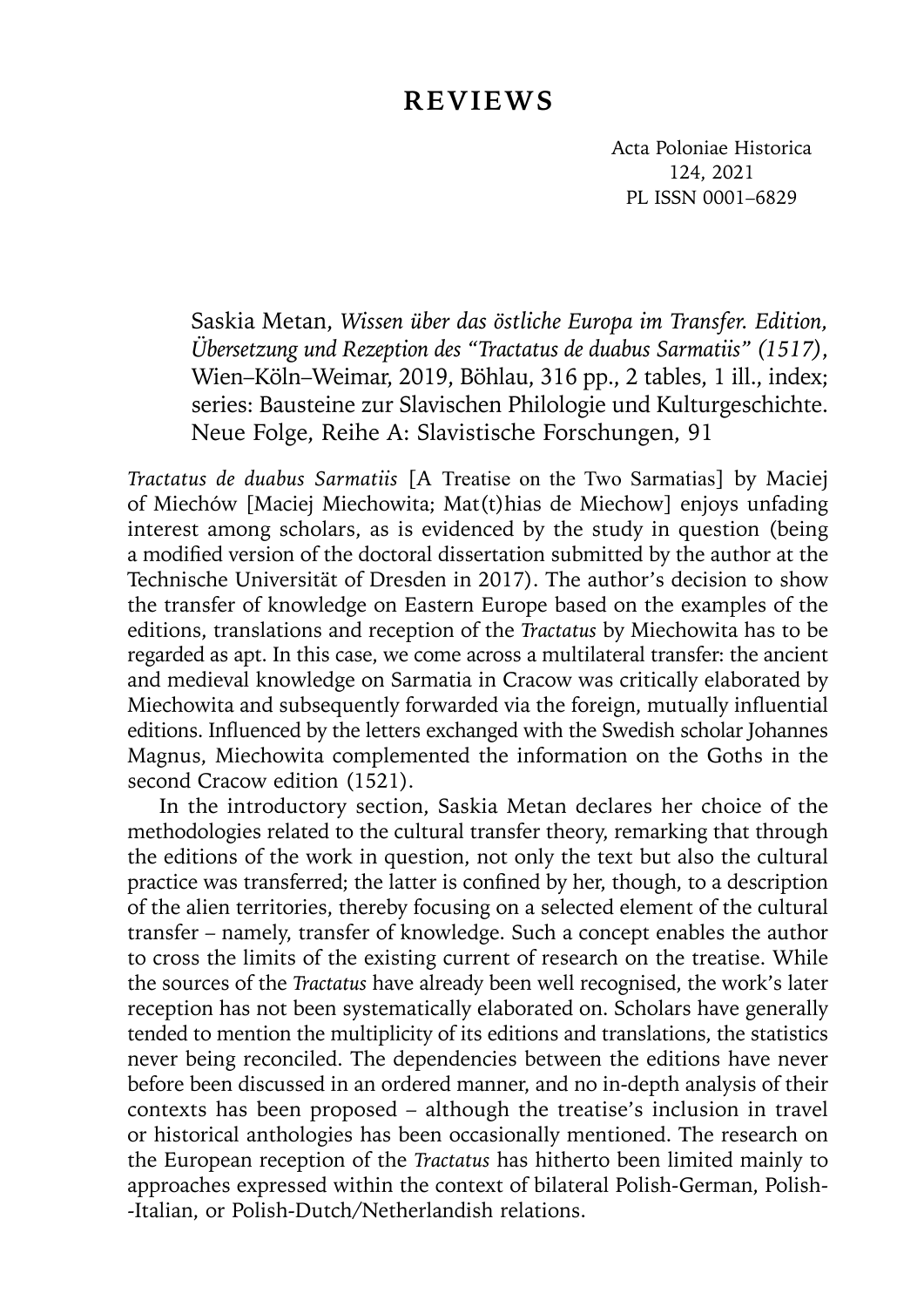Following the adopted methodological assumptions, Metan particularly focuses on the intermediaries in the transfer process – the editors and publishers of Miechowita's work, the printers, translators, and readers. The role of personal connections and personal interests contributing to the editions is highlighted. In her discussion of the German translation, the author points to the contacts of the merchant Jakob Fugger with the Thurzo family, with whom Miechowita was friends (as attested by, *inter alia*, the work's dedication to Stanislas Thurzo, Bishop of Olmütz [Olomouc]). As a participant of the peace negotiations between Poland and Muscovy, Fugger apparently appreciated the practical importance of the information contained in the *Tractatus*, and commissioned its translation by Johannes Eck. Even the Cracow editions are regarded by Metan as instances of transfer, as they were produced by printers of German origin. The author skillfully combines cultural history research with philological analyses. Basing on linguistic pragmatics theories, she offers her own proposition of translation studies contextualised by transfer of knowledge. The actions of the translator, such as abridgements, additions, or semantic modifications, are considered by her not in relation to the input text but through correspondence/appropriateness with the new function to be fulfilled by the translated text. As Metan demonstrates, the transfer of knowledge has taken place not only in the cultural and geographical aspects, related to the treatise having been published in a number of European cities, but there is also a social aspect to it, as certain translations tended to adapt the work's content to the level of the less-learned reader.

The author refers in the introduction also to the mind mapping method, defining space as a cultural construct and object of collective perception. She points to the two space construction processes: (i) measurement of space and placement of objects within it; and, (ii) ideas or concepts, memorising the objects and ascribing meanings to them. In the study, she makes use of the latter process.

Metan has drawn some inspiration from the research of Katharina N. Piechocki, who points to the fluidity and uncertain status of Europe's borders in the modern era – in particular, from the concept of the *translatio* of the ancient notion of 'Sarmatia' in Maciej of Miechów.1 The consideration of geographical descriptions as an example of *translatio* of ancient knowledge enables the author to abandon the negative evaluations of the work in question as once formulated by geographic historians.

<sup>&</sup>lt;sup>1</sup> Katharina N. Piechocki, 'Discovering Eastern Europe: Cartography and Translation in Maciej Miechowita's *Tractatus de Duabus Sarmatiis* (1517)', in Danilo Facca and Valentina Lepri (eds), *Polish Culture in the Renaissance. Studies in the Arts, Humanism and Political Thought* (Firenze, 2013), 53–69. The monograph by Katharina N. Piechocki, *Cartographic Humanism: The Making of Early Modern Europe* (Chicago–London, 2019), was published in parallel with the Saskia Metan book under discussion.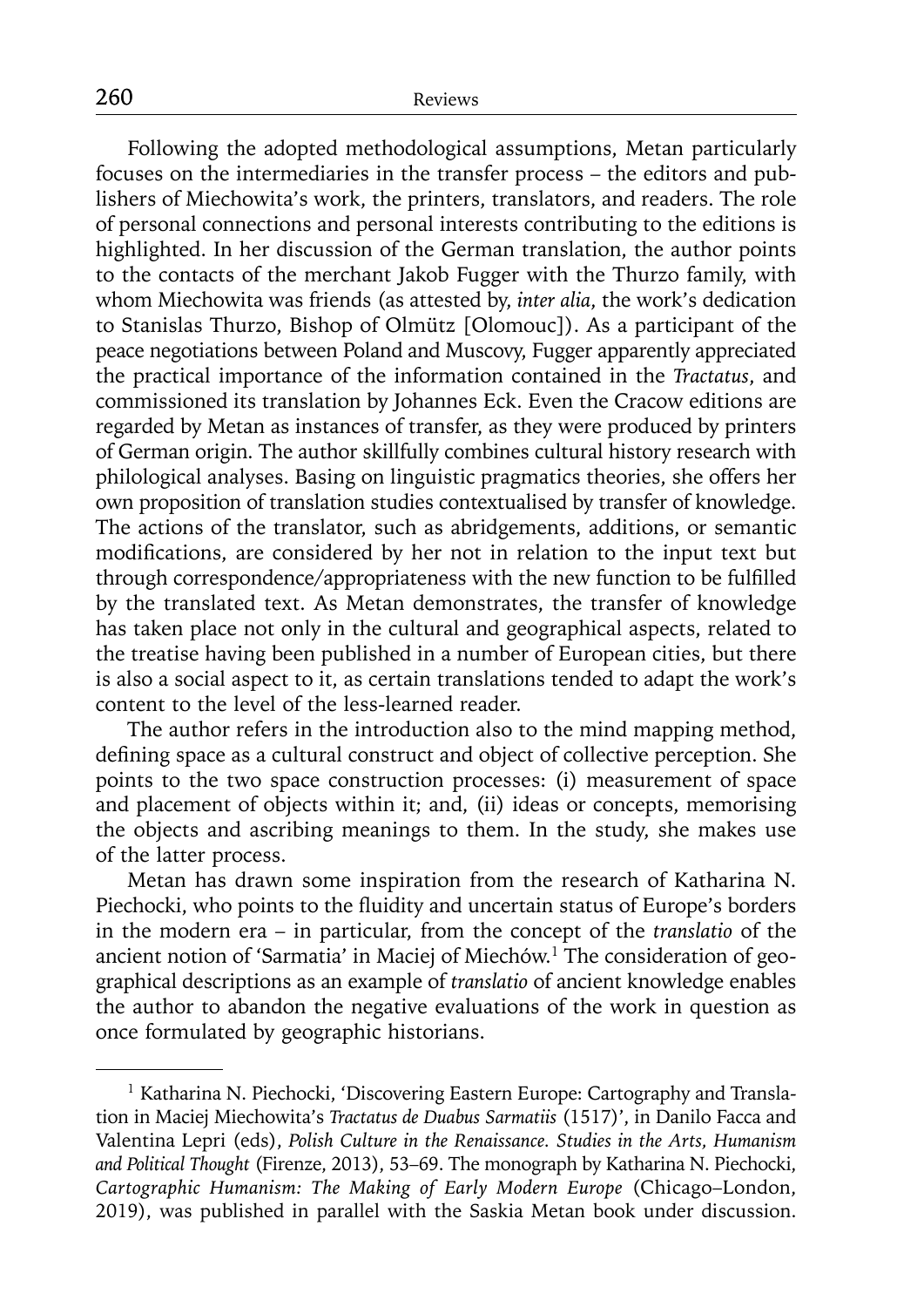The chronological framework is set by the years 1517 to 1606, being respectively the date of the first (Cracovian) edition up to the last (Venetian) edition of the work. The study's structure, which is basically traditional, is correct and transparent. Chapter One discusses the state of research, the methodology, and the research questionnaire, the sources and the rules of transcription. The input context of the knowledge transfer is delineated in Chapter Two, which shows the interest in space in the modern era, knowledge on Eastern Europe before 1517, and the position of Poland on the humanistic map of Europe. Chapter Three, following the classical editorial introduction pattern, deals with the first edition of the treatise by Maciej of Miechów, published in Cracow. A brief biography of Miechowita and his output is followed by a discussion of the circumstances of the writing of the *Tractatus* and of its first printed edition, the work's construction and the sources used by its author, the techniques he applied, the style and language, and how his contemporaries responded to the first edition.

Chapter Four, dealing with the editions and translations of Miechowita's treatise, forms the core of the study. A review of the work's editions is followed by subchapters discussing the consecutive main groups of these editions, categorised according to the filiations established by the author. The editions are discussed according to a common pattern, presenting the editor and/or publisher – and, possibly, the translator – as the intermediaries; the circumstances of the edition and the related editions. For the translations, analysed are commentaries of the translators (in the introductory sections), and the translations themselves.

Discussing the reception of the *Tractatus*, Chapter Five partly resumes the issues addressed in the preceding sections – such as the increased number of descriptions of Eastern Europe since the 1520s, the contextualisation of the treatise through making it part of anthologies, these aspects being enriched by examples of reception of the work's geographical, ethnographical, and historiographic contents. Chapter Six summarises the entire argument; a bibliography, index of personal and geographical names, and a list of tables round off the book.

The most valuable part of the study is the proposed analysis of the *Tractatus* editions, demonstrating that even the Latin editions were not mere reprints; therefore, separate consideration of each edition is relevant. A meticulous analysis allows us to explain the reasons for so many editions in national languages and to evaluate their importance. Useful in following the author's argument is a tabular breakdown of the editions (p. 86) and a visual representation of their filiations (p. 240). Metan ascribes particular importance to the translations into national languages (Polish, German, Italian, and Dutch), stressing the fact that they accounted for more than half of the *Tractatus* editions. She identifies the reasons for the spread of reading habits (a new group of readers emerging among merchant circles) and the appreciation of national languages among the humanists.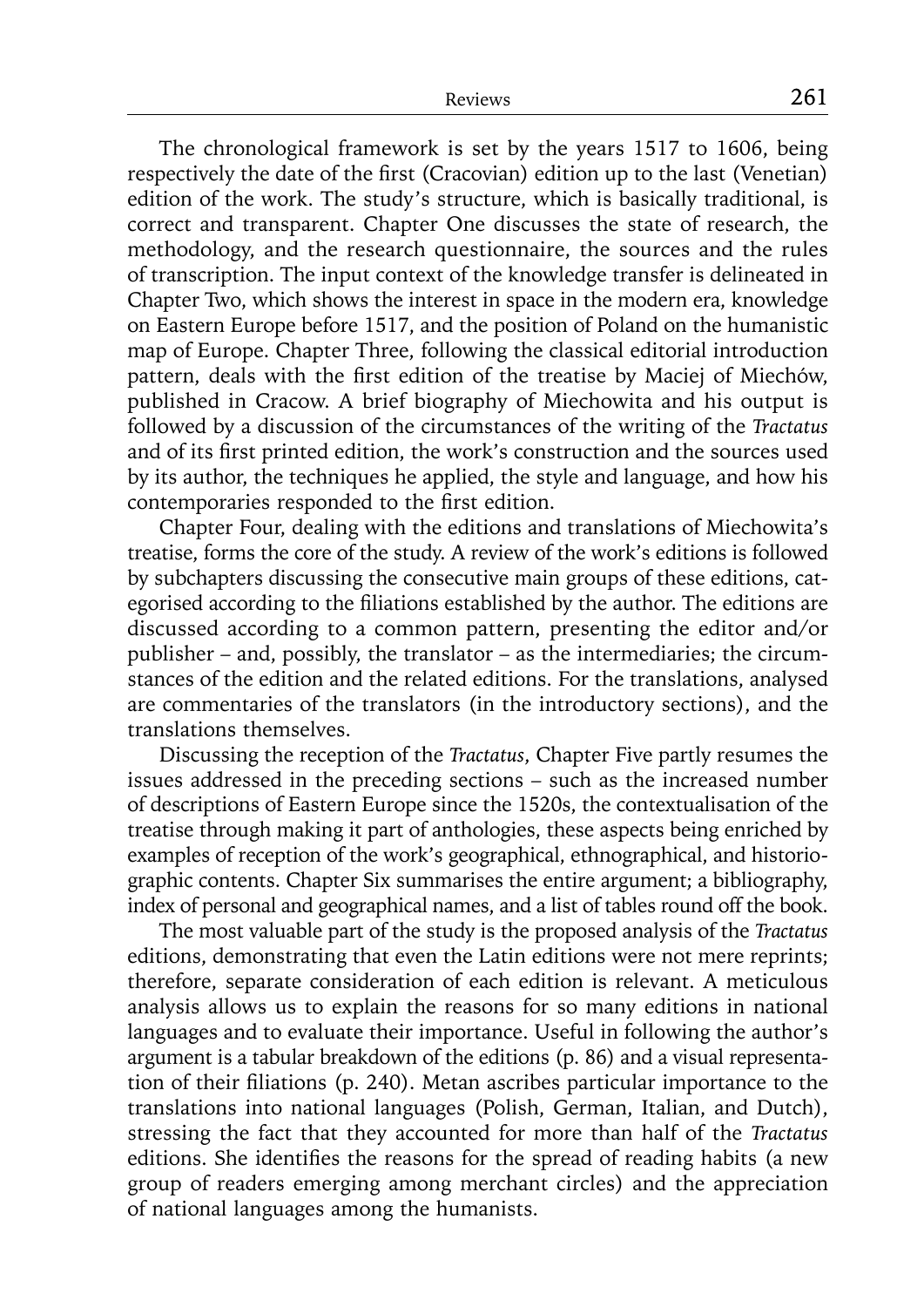The author seeks to explain the specific translation solutions, taking into account the target reader of the translated text. In his translation, designed for German merchants, Johannes Eck quit the citations from ancient authors and language mastery; instead, he consistently used the name of the Don, whereas Miechowita alternately used the river's ancient name of Tanais. Along with names in the German version, Eck oftentimes kept their Latin equivalents. Metan points, moreover, to the assumption of the narrator's role by the translator: Maciej's word *nostri* [our people] was rendered by Eck as [the] Poles [*Polecken*]. Upon publishing the same work in its Latin version in 1518, in Augsburg, on the occasion of the convocation of the Reich's Diet [Reichstag], Eck targeted it at the learned reader and, accordingly, modified or altered certain names and used the spelling compliant with the rules of Classical Latin. In his Polish translation, Andrzej Glaber made certain simplifications, omitted some repetitions or synonyms, explained difficult terms, replaced Latin names proper with their Polish equivalents, adding at times the corresponding Ruthenian or German names. He preserved the Polish perspective, translating the word *nostri* as *nasi* [our people]. In his Italian translation, Annibale Maggi sought to explain the Eastern European realities to the Italian reader, adding comments and glosses which were preserved in the printed edition; he moreover added the words 'river' or 'mount(ain)' to the Eastern European geographic names.

Metan considers giving the work a new meaning by altering its title in terms of cultural transfer – the examples being: *Polskie wypisanie dwojej krainy świata* [A Polish Description of Two Lands of the World], in the Polish translation – apparently pointing to Sarmatia's no longer being in the spotlight; or, the Italian *Historia delle due Sarmatiae* – a focus on the historical, rather than geographical, aspect.

Metan examines the reception of Maciej's work with the use of quantitative and qualitative methods. The first measure is the number of the treatise's editions, including their chronology and mutual dependencies. In evaluating the importance of the individual editions, the author differentiates between the monographic ones and those being part of anthologies. Among the ten Latin editions of the treatise, most were published as part of travel and historical anthologies, such as Johannes Böhm's *Omnium gentium mores, leges et ritus* (Venice, 1542), *Poloniae Historiae Corpus* by Johannes Pistorius (Basel, 1582), or *Rerum Moscovitarum* by Siegmund von Herberstein (Frankfurt, 1600). The *Tractatus* became in them an indispensable source of knowledge on Eastern Europe. In parallel, Metan points to the fact that Poland never saw such a contextualisation (without explaining the reasons, though).

Investigating into the European reception of Miechowita's work, the author points to the chronology and places of publication. Five editions were issued in Cracow, but the 'series' came to an early end (1517–42). The treatise appeared in print the longest in Venice (1542–1606) and in Basel (1532–82). Among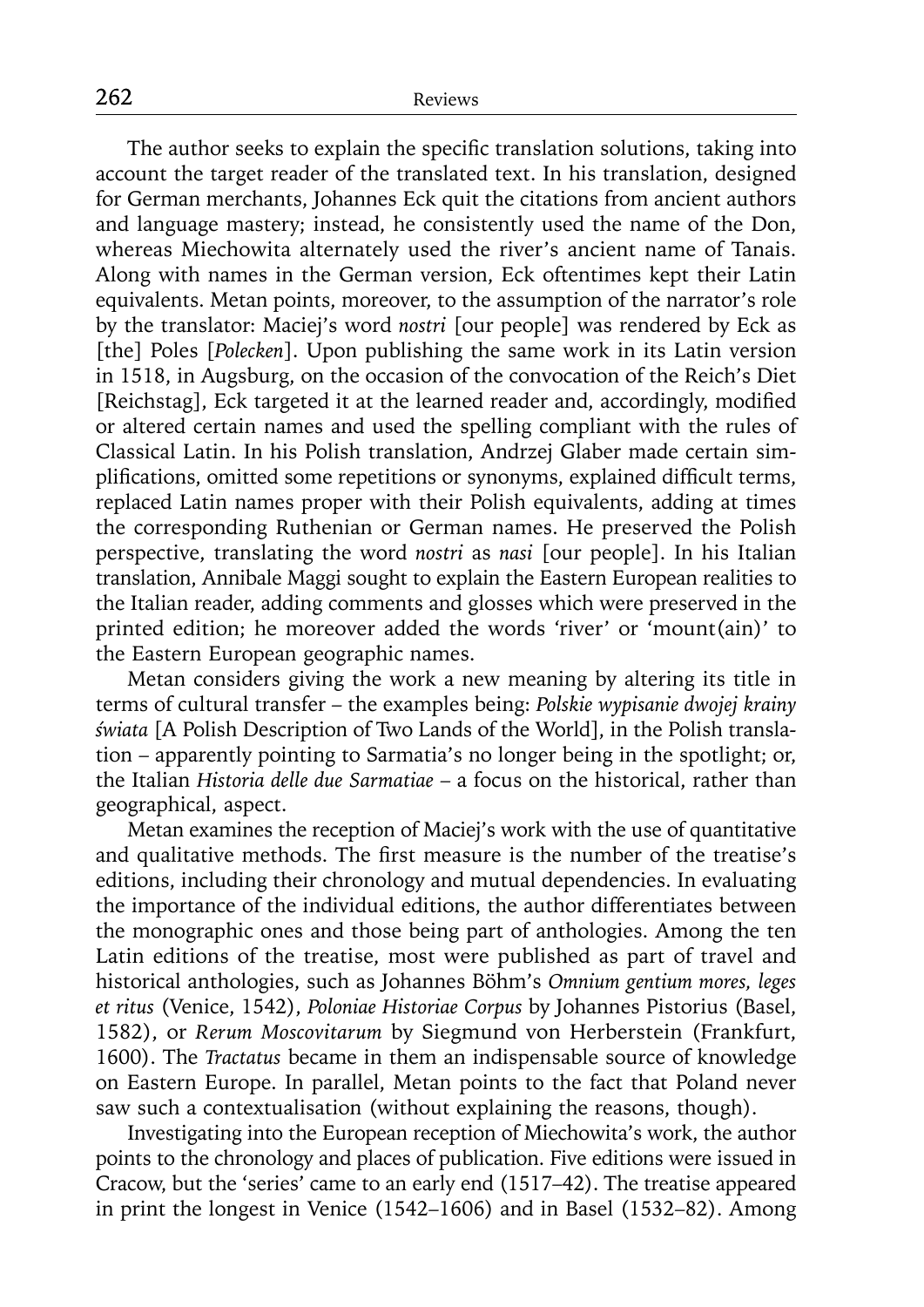the publications of its translations, Italian editions accounted for more than half. The comparison of the number of editions of the *Tractatus* against the other geographical-historical works on Sarmatia – such as those of Maciej Stryjkowski or Marcin Bielski – has enabled Metan to grasp the extraordinary success of Maciej's work, which she juxtaposes with the success of Marcin Kromer's chronicles *De origine et rebus gestis Polonorum* and *Polonia* (giving no exact statistics regarding the editions of the later works, the author refers us to the study by Hans-Jürgen Bömelburg).2

Another hard-to-grasp measure is the circulation of individual editions and territorial distribution of their readers. To determine the owners of individual prints is often an impossible exercise. Hence, the author has decided to assess the scale of the treatise's dissemination based on the copies presently preserved in German, Polish, Italian, and Dutch libraries, as broken down in Table 1 (p. 89); she explains this approach by pointing to the time-consuming aspect of potential queries also covering the other countries. Such a criterion can trigger reservations, for the author has specified no guiding criteria behind it (one may guess that she has selected the countries where Miechowita's work was translated into national languages). Moreover, this classification does not refer to the sixteenth-/seventeenth-century situation; a better solution would have been to specify the institutions where those copies are kept today (which often does not mean that they were in those very places in the sixteenth/seventeenth cc. and were actually read there). The fact that Metan never specifies the copies she has found raises reservations; the numbers quoted in the table do not correspond with the copies enumerated in the bibliography's list of sources included at the end of the book. In compiling her breakdown, the author used Web catalogues, respectively, for the libraries in Germany – Karslruher Virtuell Katalog; the Netherlands – World Cat; Italy – Servizio Bibliotecario Nazionale; Poland – Katalog Rozproszony Bibliotek Polskich [KaRo]. In the latter case, the use of the KaRo is a basic error since this particular catalogue does not cover some of the libraries of importance, to mention the Czartoryski Library in Cracow, or the one of Kórnik. Instead, the National Library's central catalogue of old prints should have been used. An initial verification of the statistics given by the author enables one to undermine the legitimacy of such a breakdown. For the 1517 Cracow edition, the table refers to six copies in Polish libraries, the final bibliography mentioning four of them.3 Yet, for this particular edition, in a tentative search through

<sup>2</sup> Hans-Jürgen Bömelburg, *Frühneuzeitliche Nationen im östlichen Europa: das polnische Geschichtsdenken und die Reichweite einer humanistischen Nationalgeschichte (1500–1700)*  (Wiesbaden, 2006), 110–13.

<sup>3</sup> Kraków, Biblioteka Jagiellońska, BJ, St. Dr.Cim. 4322; Wrocław, Biblioteka Uniwersytecka we Wrocławiu, BUWr, A-E6, F4; Biblioteka Zakładu Narodowego Ossolińskich, Wrocław, Oss. XVI.Qu.1920, & Oss.XVI.Qu.1924.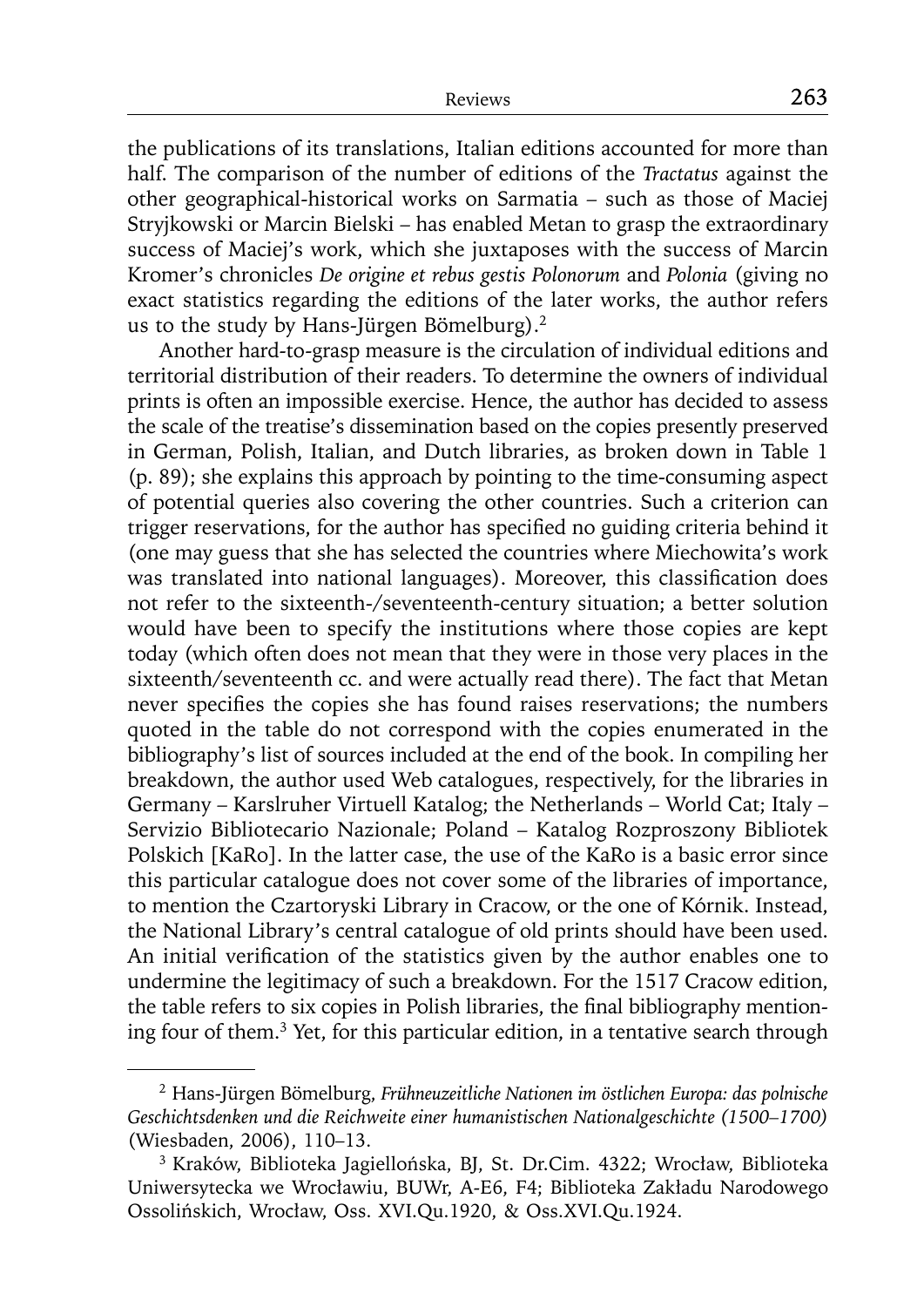the catalogues available in an electronic form, as many as twelve copies kept at Polish libraries can be found.4 Errors of a similar order are the case also for the other editions in Polish libraries, which undermines the credibility of the conclusions drawn by the author based on the statistics specified in the aforementioned table.

Metan researches, moreover, into the responses to Miechowita's work from his contemporaries, including Emperor Maximilian I, Swedish theologian Johannes Magnus, and the humanists Ulrich von Hutten and Willibald Pirckheimer, who expressed their view in the letters exchanged between each other. She also evokes examples of works that referred to the *Tractatus*, mainly from the German-speaking areas – such as Johannes Eck's commentary to Aristotle's *De coelo*, Sebastian Münster's *Cosmographia*, Herberstein's *Rerum Moscoviticarum Commentarii*, Böhm's *Omnium gentium mores, leges et ritus*, and Conrad Gesner's *Historia animalium*. The decreasing interest in the *Tractatus*  in Europe had to do with the popularity of Herberstein's work. The reception of Miechowita's treatise in Poland is discussed in a concise manner, which can be regarded as the right decision, given the rich literature on the topic. It would have been interesting, though, to see a more expanded discussion on the reception in other European countries, once it has been mentioned that sir Thomas Brown was familiar with the work.

The author tries to examine its reception also through the readers' responses to the text. To this end, she investigates the side notes and underlined items in a total of twenty copies of the work's editions (both Latin and translated). Such research is tedious but its outcome may prove rather expectable. And indeed, the author observes that geographical names and names of rare animals were the most frequent notes; among the peoples described, most of the glosses and underlines appeared with the descriptions of Tatars. Another remark is that historical events formed a large part of Sarmatia's mental map. If applied, a comparative perspective could have helped find to what extent such notes were typical of such works.

A small remark regarding the editorial aspect: the personal and geographical names are listed in the index in an inconsistent manner. Proper names are basically given in their German versions (e.g. 'Stobnica, Jan von'), along with items such as 'Miechowa, Maciej z', or the Latin version (in the genitive case):

<sup>&</sup>lt;sup>4</sup> Due to pandemic restrictions, checking up with the National Library's central catalogue was impossible. Apart from the four copies mentioned by Metan in the bibliography, the following copies of the edition are presently identifiable in Poland: Biblioteka Xiążąt Czartoryskich, Kraków, BCzart., 357 I Cim; Biblioteka Kórnicka PAN, BKórn, Cim.Qu.2071; Płock: Biblioteka im. Zielińskich TNP, XVI, 90; Toruń: Biblioteka Główna UMK, BG, St. Druki, Pol.6.II.546; Warsaw, Biblioteka Narodowa, BN SD XVI.Qu.1562, BN SD XVI.Qu.701; Biblioteka Uniwersytecka w Warszawie, BUW, St. Druki, Sd.614.685; Papieski Wydział Teologiczny we Wrocławiu, XXIV.1.Q,9.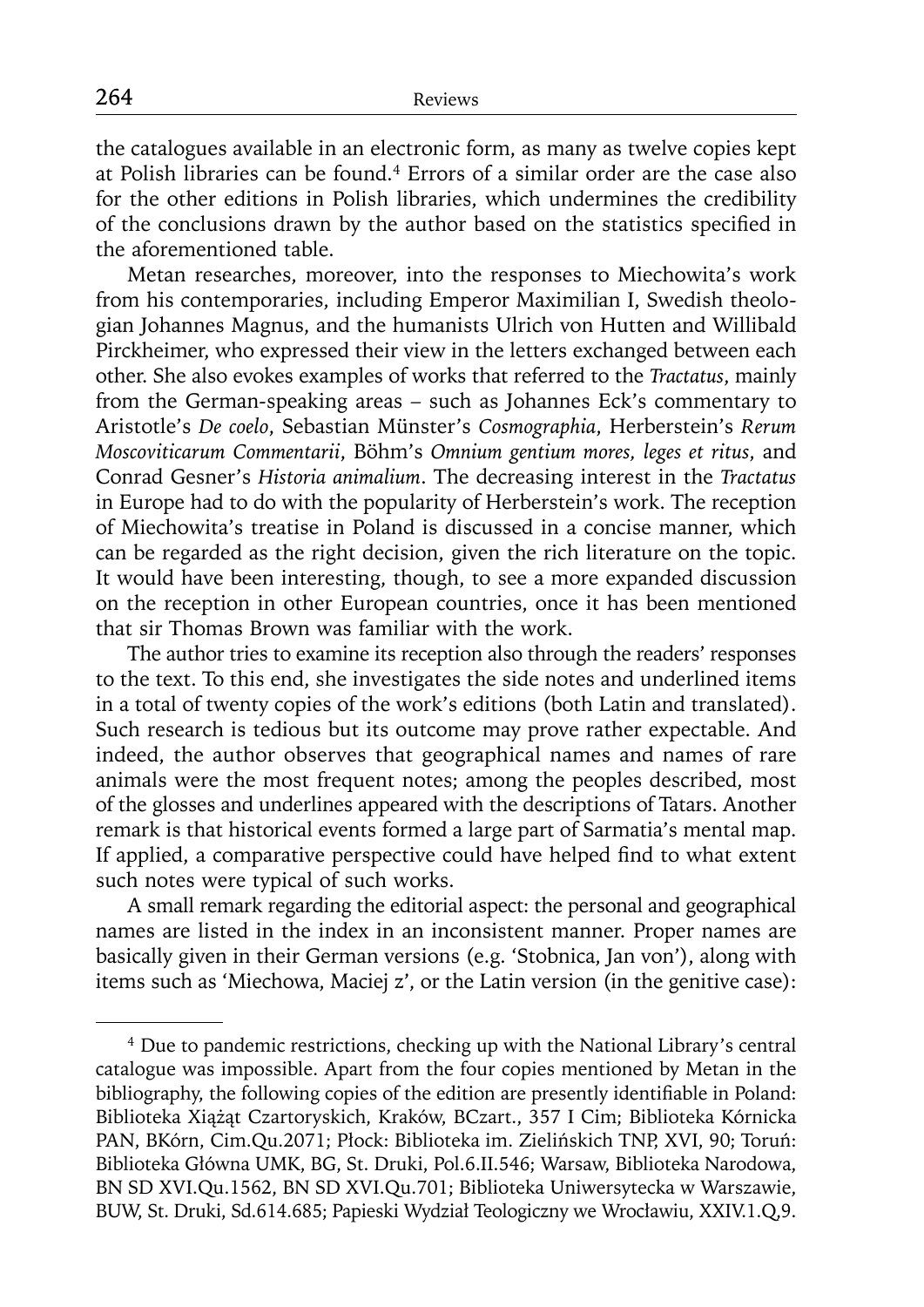'Aubrius, Ioannis'. The version 'Ramusio, Giovanni B.' is also erroneous since one double name is the case ('Ramusio, Giovanni Battista'). The apostrophe (') in the word 'Rus' is in the cross-reference to the legendary brother of Czech and Lech. It would be helpful to apply cross-references for Latin consistently and German names of localities appearing twice in the index – as in, e.g., the Don: once with 'Don' and for the second time, with 'Tanais'. 'Guagnini, Alessandro' appears twice in the index, both items referring to the same person. For Władysław Jagiełło, the explanation 'König' is added, which is not the case with Sigismund I or Sigismund II Augustus.

Despite these critical remarks and observations, the study has to be rated high, as it enriches and systematises our knowledge on the reception of Maciej of Miechów's *Tractatus* in sixteenth- and seventeenth-century Europe. The elucidation of the context of the work's individual editions and subjecting them to a philological analysis has enabled us to determine their mutual (inter)dependencies, thereby showing a multidimensional process of knowledge transfer in modern-era Europe. It can be regretted that the author did not attempt to more strongly highlight the conclusions regarding the transfer of knowledge about Eastern Europe and the role of the treatise's consecutive editions and translations in this process. The ambivalent assessment of the reception of Miechowita's work formulated in the final sentence of the conclusion calls for a more specific discussion. The study under review allows one to make a pessimistic observation that transfer of knowledge led at times to the distortion and deformation of the latter – as exemplified by the 'rivers of Ruthenia flowing out of Koblenz' in Michael Herr's German translation of *Tractatus*.

*transl. Tristan Korecki Anna Horeczy* https://orcid.org/0000-0002-1000-4158

Catherine Brice (ed.), *Exile and the Circulation of Political Practices*, Newcastle upon Tyne, 2020, Cambridge Scholars Publishing, UK, 225 pp.

Migration is a form of modern being in the world; hence, individuals and groups crossing geographical, language, and cultural frontiers have become an integral part of the landscape of modernity. Moreover, the movements of those groups of people communicating between themselves in their new locations were, in several cases, an important link in the processes of mediation and transfer of modern concepts, ideas, and practices to their respective countries of origin. For this very reason, political emigration was not only a form of opposition and protest against the authorities or, in broader terms, against the situation in the exile's homeland. Its long-term effect, in so many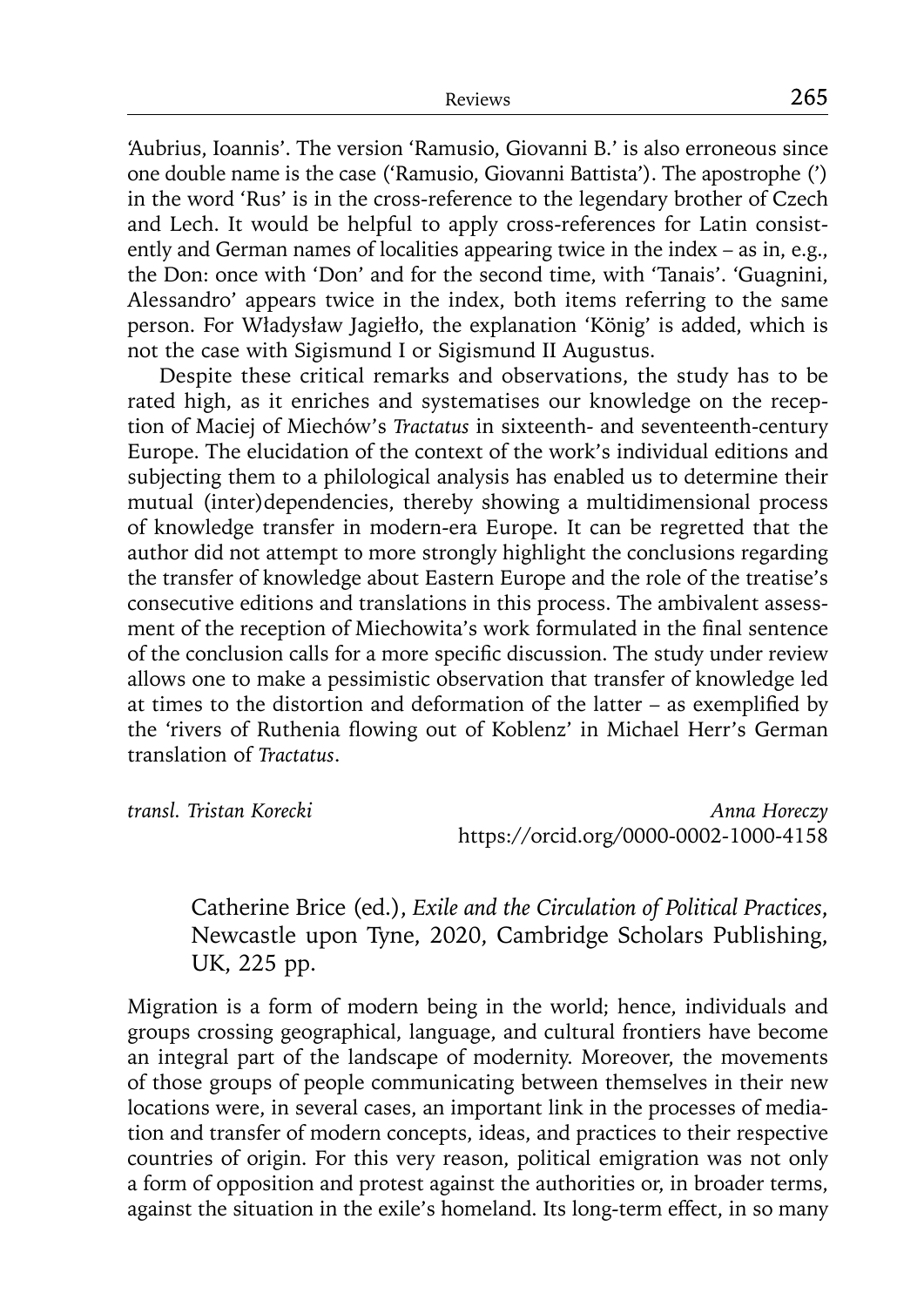cases, was a change in the political landscape that affected mainly those who had previously induced or outright forced individuals and/or groups to leave.

An attempt at revisiting these issues has been made by the twelve authors of a relatively small book entitled *Exile and the Circulation of Political Practices*, edited by Catherine Brice of the University Paris-Est Créteil. The studies are arranged into four thematic parts whose respective titles are 'Global Repertoires of Collective Action in Exile', 'Speaking Out and Conspiring', 'Organisations', and 'Political Cultures in Exile'.

A definite advantage of the book is that the contributions cover quite a geographically broad spectrum of the issues addressed. The authors look at the migrants primarily from Hungary, Cuba, France, Spain, and Italy (the latter apparently being the most broadly represented). To reverse the perspective, the countries under analysis where the political exiles from the aforementioned countries sought refuge, include Greece, France, the United Kingdom, Chile, Ottoman Empire, and more. With this broad geographical picture, the almost complete absence of discussion of political emigration from East Central Europe – especially from the German, Polish, and Russian lands (Polish migrants have a significant role only in the essay by Utrecht University's Camille Creyghton) – is striking. Among the 'transnational spaces' where those leaving their native country arrived, Switzerland, the nineteenth-century asylum for revolutionaries from a number of European countries, is definitely absent. No less important for the completeness of the picture, authors deal with migrations of diverse ideological shades, focusing on the activities of revolutionaries as well as monarchists in exile. Such perspective is really valuable as it opens comparative potential and incites follow-up questions and research problems.

As Catherine Brice declares in the introduction, social history of ideas is the methodologically primary point-of-reference for the contributed studies (pp. 8 – 10): the current that has grown on the French soil (more broadly known as *histoire sociale des idées politiques*) and gradually gaining popularity in the French-speaking academia.5 Paradoxically, however, the declaration corresponds with the clear indication that the anthology does not seek to

<sup>&</sup>lt;sup>5</sup> The recent decade has indeed saw a number of publications referring to this particular trend, though no related 'manifesto' or even a summary exposition of its characteristic methods and tools has yet been published. Of the interesting publications related to the 'social history of ideas', see Frédérique Matonti, 'Plaidoyer pour une histoire sociale des idées politiques', *Revue d'histoire moderne & contemporaine*, lix, 4-bis (2012), 85–104; Chloé Gaboriaux and Arnault Skornicki (eds), *Vers une histoire sociale des idées politiques* (Villeneuve-d'Ascq, 2017); Thibaut Rioufreyt, 'La mise en politique des idées. Pour une histoire sociale des idées en milieu partisan', *Politix*, cxxvi, 2 (2019), 7–35; Julien Weisbein, and Samuel Hayat, *Introduction à la socio-histoire des idées politiques* (Bruxelles, 2020).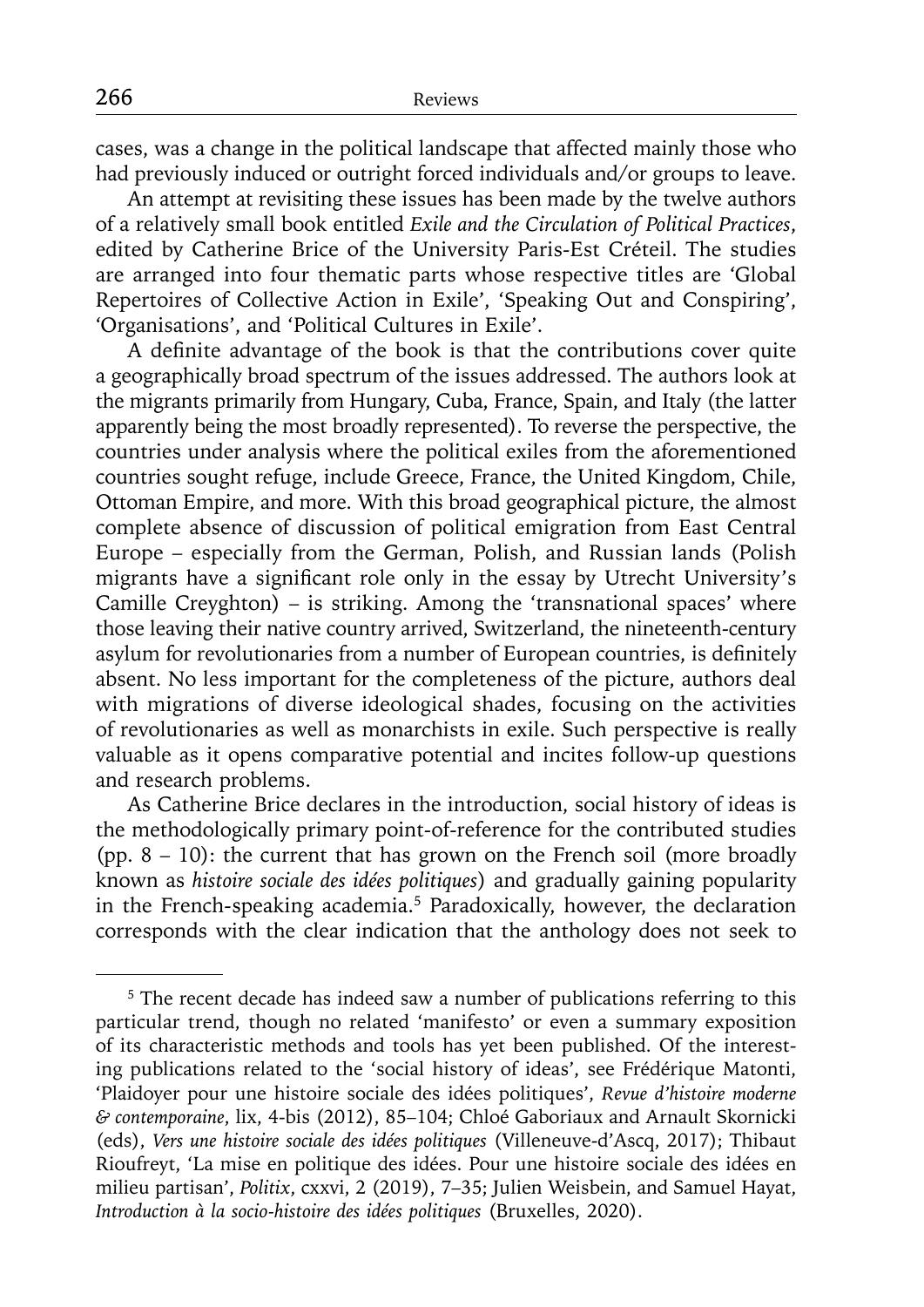research into flows and borrowings of socio-political ideas and concepts, for "[I]deas never circulate in free-floating isolation, but due to the context in which they are deployed and the factors driving their circulation" (p. 9). It is quite evident that, rather than functioning as separate entities in social life, ideas/concepts appear each time in the form of specific mediations (including off-texts ones). However, separating the studies on the circulation of ideas and practices seems somewhat artificial to me: also with their tools, offered by the current of the French 'social history of ideas', appear to be basically complementary, so associating them can bring cognitive benefits. What is more, Brice's methodological declaration is expressed somewhat hyperbolically since the authors of the studies do not refer again to this methodological current; some of them point to inspiration from other schools, such as the popular Cambridge School. In my view, their research practice does not always bear traces of inspiration drawn from the social history of ideas.

The most interesting aspect of this book is the questions posed by the authors. Although their proposed answers are not always satisfactory, identifying and appreciating the importance of specific problems in the humanities justifies the legitimacy of publishing each of the studies concerned. According to the presented research, an important aspect in the activities of the political exiles were their public speeches (which can obviously be judged based on written texts surviving to this day) and, possibly, press coverage of the given event. As Camille Creyghton stresses, speeches were usually delivered at a banquet, while raising a toast, or during a *mityng*: the latter word, being a Polonised form of the English *meeting*, was borrowed into the nineteenth-century Polish in this particular form to describe the political practice that was adopted, as a novelty, by Polish migrants after 1831, who had borrowed it from the French political circles (pp. 58–9).

Research on the migrants' speeches implies, however, some important problems related, among other things, to political representation. On behalf of whom do the migrants speak, after all: do they speak for themselves, or for their political group? Or for the exiles' community, on the whole? The entire nation, country of origin? These questions imply the need to resolve what is the given emigration community's source of the legitimisation to act (pp. 51–2). Certainly, an answer to such a question would have turned each time into a form of political declaration; hence the resolution of this fundamental question triggered tensions and dissensions inside the emigration community. As aptly pointed by Romy Sánchez (University of Lille and CNRS), this was the reason why speeches in exile were offensive. Sánchez uses the pendulum metaphor: such addresses might have merely been full of invectives cast at the competitive groups that were formed with the view of emigrating, whereas they were also criticism-lined calls for action or reflection (p. 65). Another field in which the exiles look for legitimisation to act was, often, the reflection on history. The situation of the emigration calls for a new story of the past;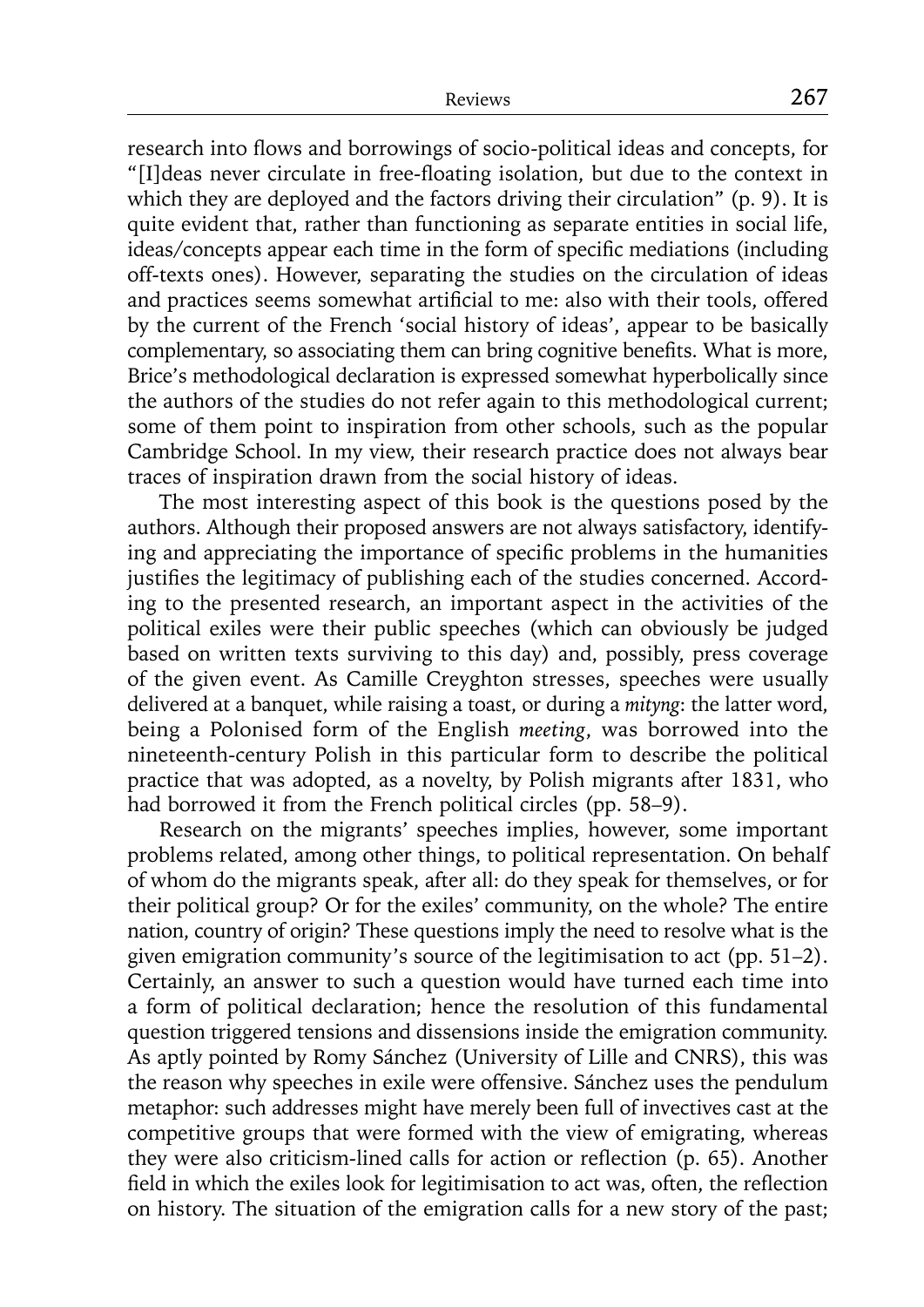hence, those expelled from their native country rewrite history anew – as opposed to those who have expelled them (pp. 69–70).

What remains of the tempestuous nineteenth-century migration history, though, does not boil to the surviving letters, diaries, printed orations or journals, kept today in some spacious libraries and archives. It happens that traces of migration and transfer are tangible, affecting the lives of many – as demonstrated by Heléna Tóth ( Bamberg University), whose interesting essay inspects the politics of architecture and the activities of Gyula Andrássy in the context of the redevelopment of Budapest after 1867 (pp. 186 – 205). Having moved to Paris and London after the fall of the Spring of Nations, Andrássy carefully observed the French capital city, drawing inspiration from its great extension and redevelopment project implemented in 1852 – 70 under the supervision of Prefect Georges-Eugène Haussmann. Importantly, he could witness the corresponding process in the Hungarian capital city after his return home and amnesty. Hence, Tóth observes, the transfer should never be perceived as an isolated point in time but rather as a process distributed in time, for when luckily back from exile, migrants tend to attentively watch the events taking place in their former asylum country. Taking Andrássy's activity as an example, it becomes clear that no transfer occurs without resistance and friction. While for Andrássy and his followers, Paris was a model of modern urban planning oriented toward turning the capital city into an important symbol of the greatness of the French nation, his opponents tended to perceive the architecture of Paris in terms of reflection of the authoritarian regime.

A crucial aspect that should potentially appeal to the reader interested in Polish history is the encouragement to think over the apparent 'uniqueness', or even 'specificity' of the emigration caused by the failed November Insurrection of 1830–1 – the occurrence being commonly referred to as the 'Great Emigration', a term being far from neutral.<sup>6</sup> The multiple publications dealing with diverse aspects of the lives and activities of those who left the Congress Poland after the 1831 defeat typically approach their activities as émigrés, particularly in the domain of culture, as an unprecedented phenomenon in history of Europe. Yet, as it follows from the case studies analysed in the volume, several problems related to living far away from one's native country as well as numerous political practices pursued by Polish migrants corresponded with that characteristic of the migration movements in other regions of Europe and beyond.

The research focused on transfers of political practices essentially opens the space for the relativisation of the 'uniqueness' of Polish post-1831 emigration: due to the adopted perspective, the object is, basically, mutual flows

<sup>6</sup> Idesbald Goddeeris has earlier pointed to this issue in his important book *La grande émigration polonaise en Belgique, 1831–1870: élites et masses en exil à l'époque romantique* (Frankfurt, 2013).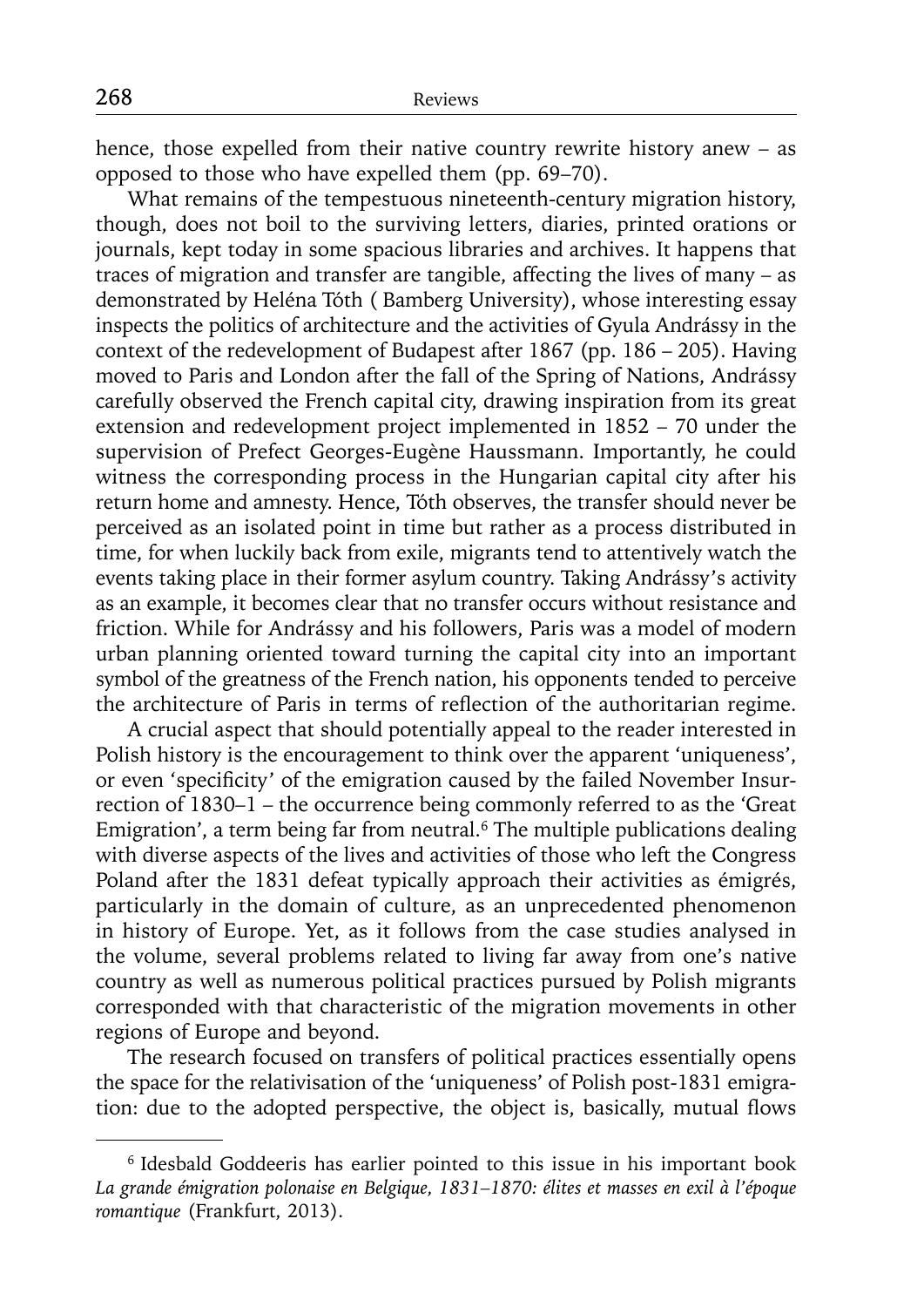and borrowings. This perspective makes individual and apparently dispersed phenomena networked, the researcher's attention is focused on the functioning, stabilisation, and transfer within the network. In this particular case, the network is the nineteenth-century transnational community of political emigrants sharing the experiences and co-creating new practices in exile – and, in a broader perspective, informing the situation in their home countries.

The final remark that comes to my mind as a reader of *Exile and the Circulation of Political Practices* goes beyond the standard task of a reviewer (which is, basically, focusing on the content of the publication under review). I cannot namely ignore the temptation to remark the publisher's care and accuracy, particularly as regards the artwork. It is hard to get rid of the impression that the Cambridge Scholars Publishing has done a rather disappointing job in this respect. This is true especially for the cover design, which in no way corresponds with the content, being a randomly selected graphic motif against which the title and editor's name are featured. Moreover, the book has no biographical notes of the contributors, which is otherwise customary for such collections. There is no index of names, either, which does not facilitate the use of this book at all. Apparently, even the recognised publishers of international renown tend at times to forget that the aesthetic aspect of publication and editorial diligence ought to harmonise with the content-related quality of a book.

*transl. Tristan Korecki Piotr Kuligowski* https://orcid.org/0000-0002-6251-0482

Vedran Duančić, *Geography and Nationalist Visions of Interwar Yugoslavia*, Cham, 2020, Palgrave Macmillan, 285 pp., ills, indexes; series: Modernity, Memory and Identity in South-East Europe

Political involvements of geographers have long been the object of interest for historians of Germany, who wrote on Reich's imperialism, the *Lebensraum* concept, or the whimsies of Nazi geopoliticians.7 East Central Europe was in these studies merely an object of German expansion – scientific, military, and economic. For the last dozen-or-so years, scholars from this region have successfully been making up for their negligence, reinstating in the history of geography a galaxy of outstanding geographers and scholars of the related

<sup>7</sup> Guntram H. Herb, *Under the Map of Germany: Nationalism and Propaganda, 1918–1945* (London, 1997); *¿Geographie?*, i: *Antworten vom 18. Jahrhundert bis zum Ersten Weltkrieg*, ed. by Hans-Dietrich Schultz (Berlin, 2003) [= Arbeitshefte des GIHU, 88]; *¿Geographie?*, ed. by Hans-Dietrich Schultz (Berlin, 2004) [= Arbeitshefte des GIHU, 100].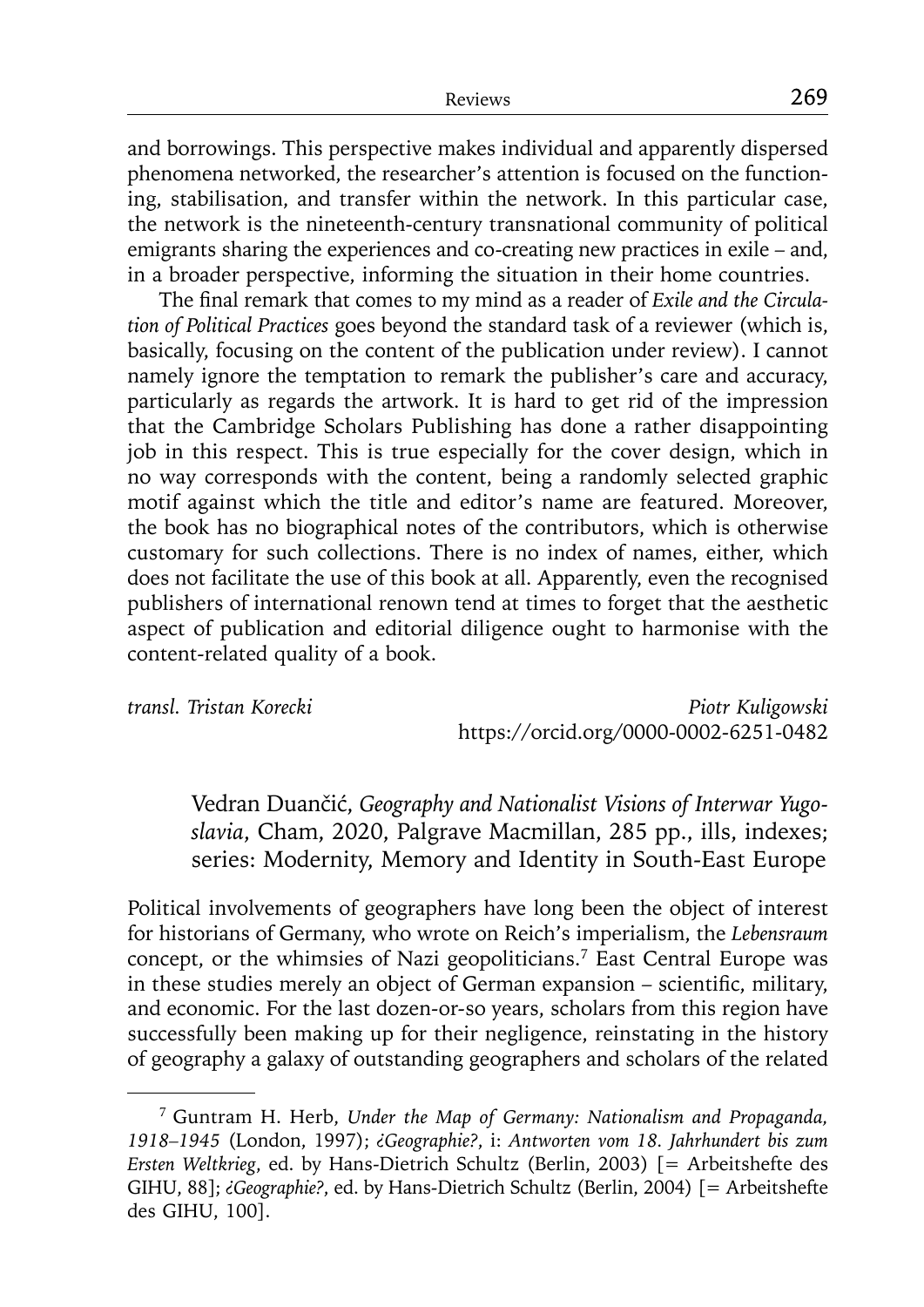fields, who can definitely be included among the nation builders and ranked equal with the better-known German 'political professors'. Publications dealing with these individuals every so often focus on the most outstanding scholars who enjoy the highest professional respect and were involved in politics. The figures of Eugeniusz Romer, Pál Teleki, Stepan Rudnyc'kyj, or Jovan Cvijić play the main roles in this research.8 Special attention devoted to them is supported not only by their unquestionable achievements and intellectual quality but also their internationalisation. This, enabled by the numerous translations, has made publications of illustrious geographers available even to those historians who have no command of their mother tongues. Moreover, the focus on a few or a dozen best-known figures excellently facilitates juxtapositions and comparisons of all sorts.

The book by Vedran Duančić, a Croatian graduate of the Florentine European University Institute, makes a step forward. It deals with geographical concepts of Yugoslavia, formulated by the interwar Croatian, Slovenian, and Serbian geographers, particularly Filip Lukas, the long-standing president of Matica hrvatska, a strongly right-wing cultural and educational organisation. Albeit the author is excellently versed in the fast-accruing historiography and is capable of taking advantage of this knowledge, he deliberately omits (though not completely) the great names, focusing instead on second-rank figures among the scholars in interwar Yugoslavia. This marks an essential correction to the previous research, one that is based on a quite reasonable observation. Duančić namely states that the international successes of Cvijić (who could probably be ranked on equal terms with Romer or Teleki, with quite similar roles in their respective countries) made him distanced from his country. While his most important works were published in French or English (their Serbo-Croatian translations were to be made and issued later on), the first synthetic studies and textbooks describing their new homeland were penned by other, less-known geographers. Indeed, it was Cvijić's merit, as an expert of the Serbian delegation to the Peace Conference in Paris, who contributed to the outlining of the country's borderline; this, however, was apparently the reason preventing him from becoming the first to describe

<sup>8</sup>*Osteuropa kartiert – Mapping Eastern Europe*, ed. by Jörn Happel and Christophe von Werdt (Münster, 2010); *Kampf der Karten: Propaganda und Geschichtskarten als Politische Instrumente und Identitätstexte*, ed. by Peter Haslinger and Vadim Oswalt (Marburg, 2012); Alexandra Schweiger, *Polens Zukunft liegt im Osten: Polnische Ostkonzepte der späten Teilungszeit (1890–1918)* (Marburg, 2014): Balázs Ablonczy, *Pál Teleki (1874–1941): The Life of a Controversial Hungarian Politician*, trans. Thomas J. and Helen D. DeKornfeld (Boulder, CO, 2006); Gernot Briesewitz, *Raum und Nation in der polnischen Westforschung 1918–1948* (Osnabrück, 2014); Steven Seegel, *Map Men: Transnational Lives and Deaths of Geographers in the Making of East Central Europe* (Chicago, 2018).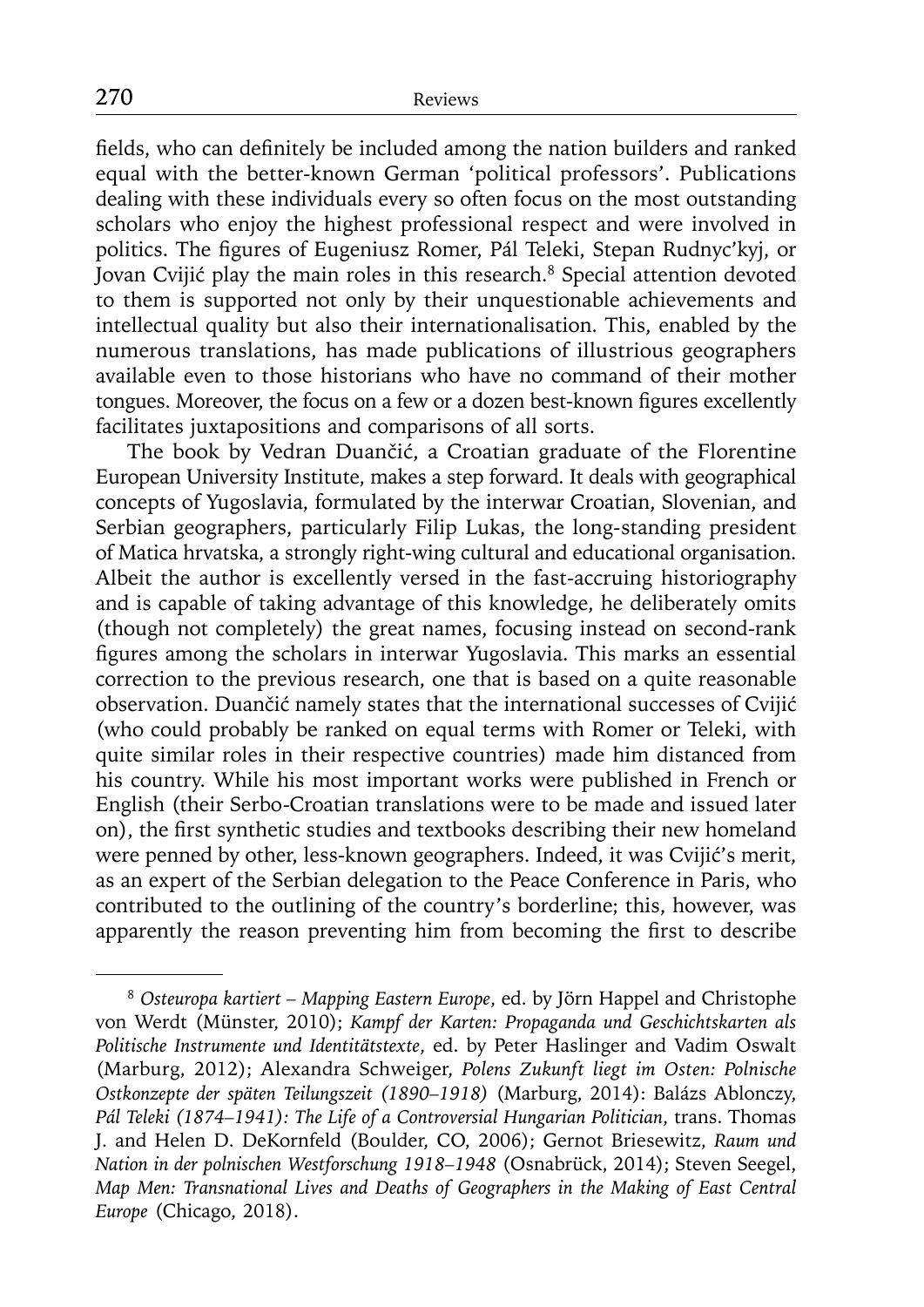the new homeland. Even if several of his Serbian, Croatian, and Slovenian colleagues considered themselves to have learned from Cvijić or endeavoured to imitate him, it remains the fact that their books, rather than his, responded to the citizens' new need to know more about their country.

The central characters of the Duančić book are, therefore, those geographers who were the first to offer an answer to the question of what Yugoslavia actually was, what its natural frontiers were, what forces could give hope for maintaining its territorial unity, and what were the threats to that unity. With time, some of them – like Filip Lukas, who is dealt with the most extensively – started to alter their attitudes, concluding that Yugoslavia was an artificial formation that opposed the principles of geopolitics. Regardless of their political purport, all the opinions analysed in this book fit into the confines of scientific discourse.

The study is composed of an introduction (marked as Chapter One), summarising the present state of research and outlining the issues addressed, which is followed by six other chapters and a conclusion. A bibliography and an intensive index are attached, along with a few maps. Apart from three, these maps are not reproductions of cartographic works based on the publications under analysis but modern maps of Yugoslavia, inserted to facilitate the recognition of its geographical and administrative divisions.

Chapter Two introduces the reader to the institutional landscape of Yugoslav geography. Emphasised are the shared elements as well as the differences between the main centres of science, i.e. Belgrade, Zagreb, Skopje, and Ljubljana. The common thing about the Yugoslav geographers was their academic socialisation. Many of them had been through the studies at Austrian universities, in Vienna or Graz. The dominant 'father' figure of Cvijić, commonly praised 'patriarch of Yugoslav geography' (and, obviously, a graduate of the Vienna University), was hanging over all of them. It was not independent of that patronage that Yugoslav geographers placed considerable emphasis on field research.

On the other hand, the splits within their milieu were rather complex. The noticeable ethnic differences overlapped with tensions between scholars oriented toward physical and political geography and those who found ethnographic concepts more familiar. The traditions of the universities had a say as well. In Zagreb, the main focus, already before the First World War, was on universal geography, while the other academic centres tended to focus on describing their respective home grounds. Duančić demonstrates how the racial theories gradually became fully-fledged everywhere whilst geopolitics became regarded as the most modern accessible language of discourse on space.

Chapter Three describes Cvijić's geographical views, focusing on the elements that have prevalently impacted the mainstream of Yugoslav geography. The authority of the great scientist was among the incentives for a strong legitimisation of characterological threads, coupled with anthropogeography.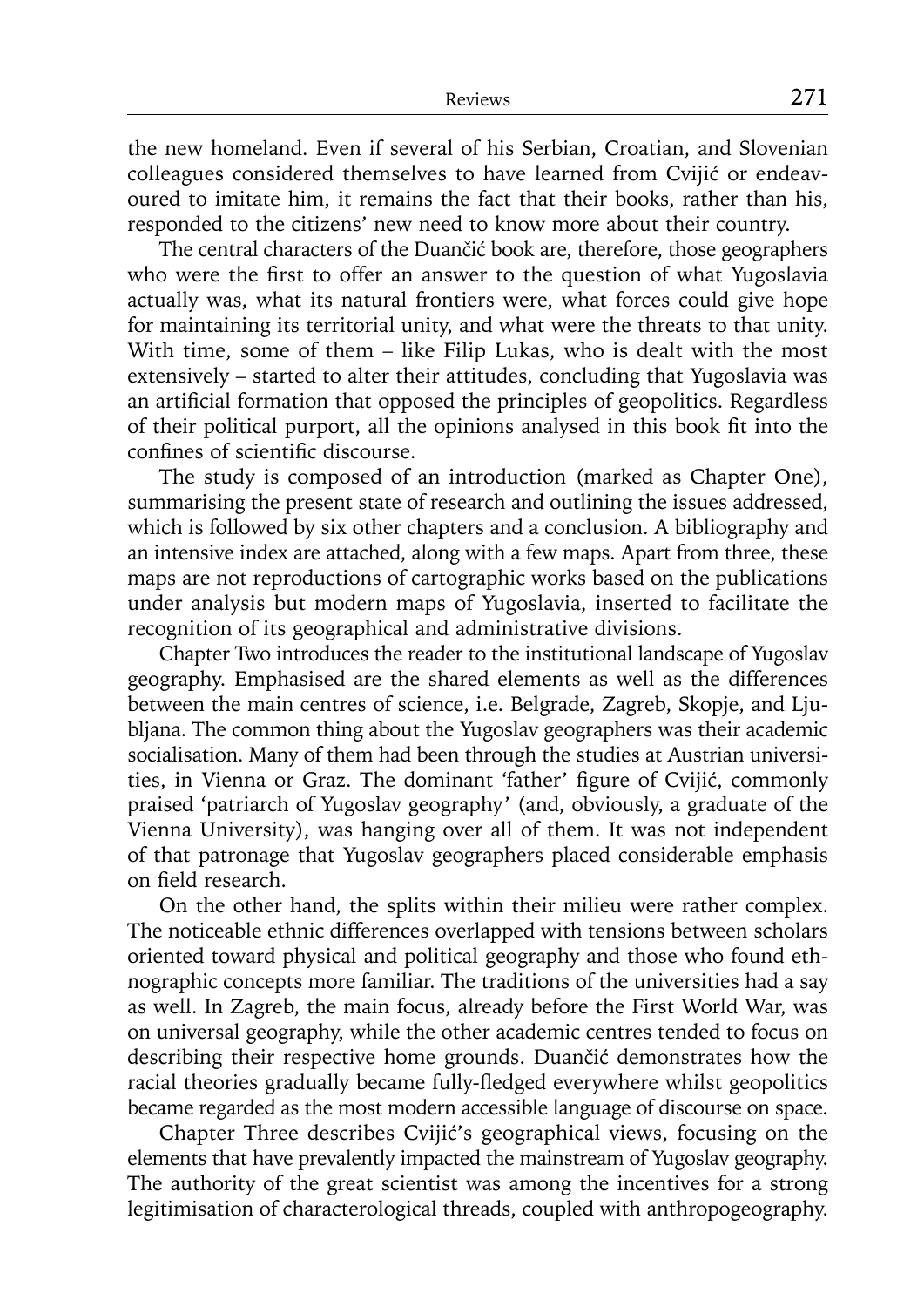In this context, it is not without a pinch of irony that Duančić rhetorically asks whether, during the Great War, the French attendees of Cvijić's lectures at the Sorbonne could realise that it was Friedrich Ratzel himself – an exponent of the German anthropogeographic school, which was dragged through mire at the time – speaking through the mouth of the Serbian scholar.

Chapter Four analyses the most important scientific statements that defined the newly-emerged state in spatial terms. Duančić penetratingly shows how diverse were the argumentative strategies used by the scholars at the time. Again, the ethnic specificities came to the fore. The apparently astonishingly low number of publications by Serbian authors, as compared to the synthetic geographical studies penned by their Croatian and Slovenian peers, reflected the increasingly dominant role of Belgrade in the country in those interbellum years. The opinions from other parts of Yugoslavia appeared all the more interesting then. Anton Melik, a Slovene, skilfully merged Slovenian particularism with the idea of unity, demonstrating his small home country was Yugoslavia in miniature, a one-nation country. Both Melik and his Croatian colleague Lukas clearly pointed to a positive role of a common state in the context of the impending border conflict with Italy and Austria. Yet, the conviction that Yugoslavia was a formation of nature, one that served the interest of the entire country and its dwellers, as well as the individual 'tribes', became fading with time, and Lukas was the most expressive example of this trend. Duančić indicates in what ways those same geographical arguments used by the Croatian geographer in his justification of the state's unity in the former half of the 1920s, turned in the later period into a rhetorical tool used to tear Croatia off from Serbia, which to Lucas's mind proved alien to it in civilisational and spiritual terms.

The subsequent chapter describes the local, Croatian and Slovenian varieties of geopolitics, which gained strength in the thirties. The author identifies the borrowings (some of them being, perhaps, just analogies) drawn from the German classics of the discipline, delving into its favourite intellectual forms of entertainment such as creating spatial metaphors or manipulating the statistical data. Again, Filip Lukas appears to be a key figure. On the one hand, this Catholic priest, political activist and scholar relatively most completely fulfilled the geopolitical ideal of a scholar that is on close terms with social life and can influence the actual political situation. On the other hand, his publications provided extremely interesting examples for local geopolitical theories (some of which will be mentioned below). Interestingly, though not surprisingly, the Yugoslav authors' criticism of the German geopolitical school (represented in the study by Svetozar Ilešić and Anton Melik) also used symbolical instrumentation of this discipline.

Chapter Six analyses in detail the views of Lukas as the leading exponent of Yugoslav geopolitics, thereby justifying the prominent place he holds across the previous sections. Duančić traces the geographer's transition from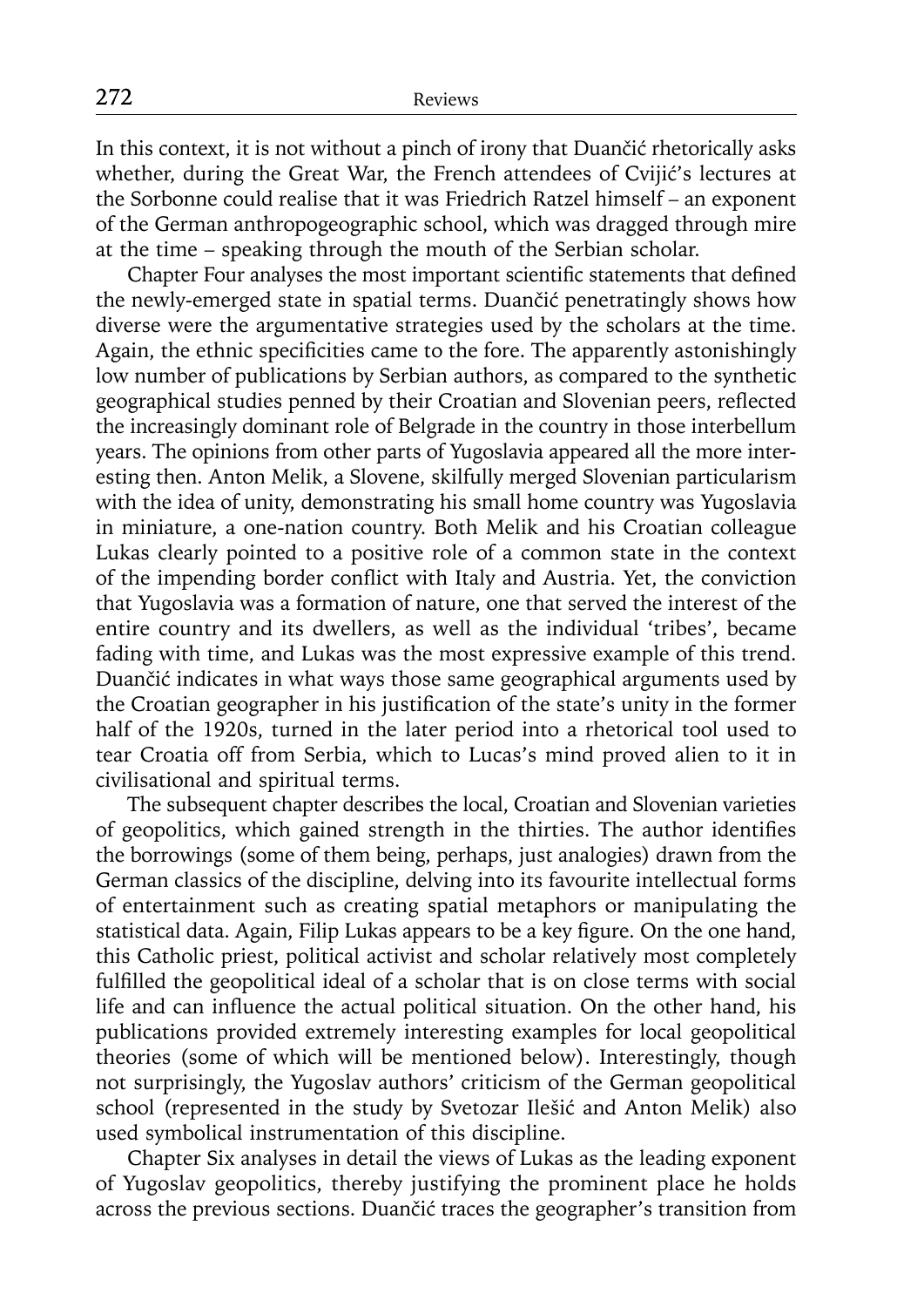providing geopolitical grounds for the existence of Yugoslavia to a geopolitical denial of its *raison d'être*. This conclusive point will be of no astonishment to the reader more or less familiar with the ideological current. Similarly to the ranks of nationalist scholars of his sort, this geographer concluded that it was his homeland that formed the genuine *antemurale Christianitatis*, his compatriots representing the purest and the most valuable racial type; open to valuable external influence, they have remained loyal, in the most excellent manner, to their unique national character. In Lukas's own words, "of all the Slavic peoples in the south, the Croats showed the strongest resistant power in accepting others' [influence], because while accepting it they remained indigenous creators and builders of their own spiritual, cultural kind" (p. 211).

In the concise concluding section, instead of recapitulating the content, the author focuses on a few most interesting observations. The geographical determinism, being fundamental to the picture of the Balkans in the studies by Jovan Cvijić, appears in the light of the publications analysed in the book as a common approach that is mostly independent of the influence of the most outstanding Yugoslav geographer. As is apparent from the case of Lukas (among other examples), the said determinism could moreover have had very different purports. The same instruments proved of use in defence of territorial integrity and spiritual unity of Yugoslavia as well as in the service of Croatian irredentism. However, the ethnic conflict was not the only field of dispute wielded with the use of geographical arguments. Here and there, the author refers to tensions between geographers and ethnographers; political sympathies toward the peasant movement tended to appear among the latter. In the Croatian political discourse, this phenomenon led to an intense competition, expressed in scholarly language, between the nationalists pursuing geopolitics and peasant activists fascinated with the country's ethnography.

In the final sections of this book, Duančić touches upon issues that would have come to the minds of most of the readers from the beginning of the reading. The Second World War over, geography suddenly lost its political significance or meaning. The socialist and federal Yugoslavia was no more a nutrient medium for further spinning of geopolitical theories; in any case, their most fertile authors, Lukas among them, emigrated after the collapse of the Croatian satellite state of the Third Reich. The war in Yugoslavia in the early 1990s revived the old demons, evoking back the interwar maps and theories. Duančić aptly sees them not as a manifestation of strength of any of the nationalisms but rather as evidence of weakness and fear that propel politicians, with a self-assurance deficit, to be obsessively fascinated with a territory. As he emphatically observes, the content filling this discourse is by no means imposed on science from the outside. Duančić perceives it instead as an effect of the mechanisms inherent to professional reflection on space – particularly in geopolitics (though not only). This is all about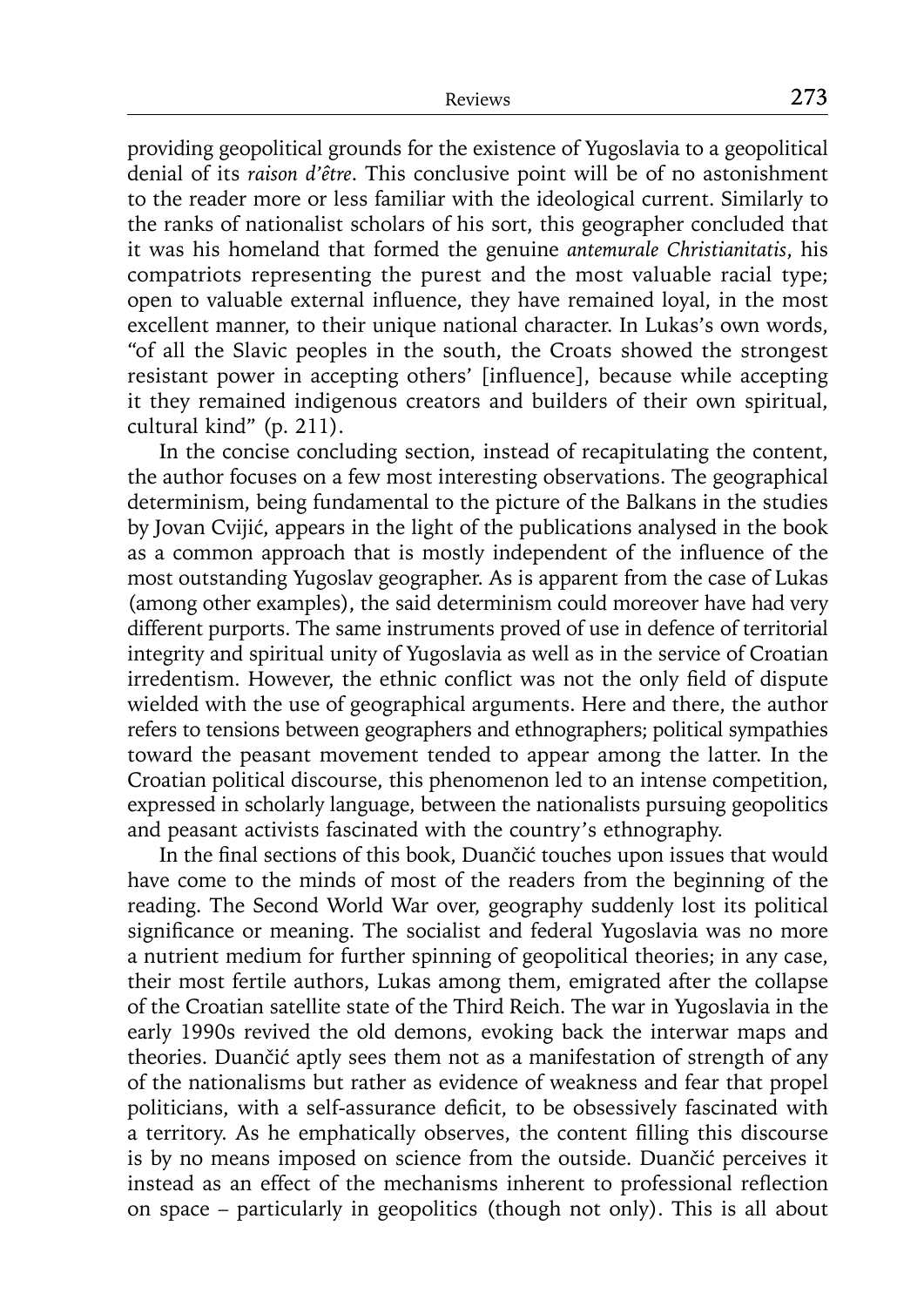an interpretation of even the slightest facts that leads, in an apparently alternativeless way, to great authoritative theories.

Apart from this reasonable, though not quite optimistic, reflection, the Croatian historian's book offers a handful of other interesting thoughts whose significance goes beyond the local Yugoslav history. Duančić repeatedly stresses the close ties between geography and ethnopsychology, characteristic of the discourse concerned. Even in (a number of) studies by professional geographers, maps have proved inferior to speculations on a nation's character and spirit. As Duančić remarks, at this particular point, the Yugoslav geographical discourse differed from its German counterpart, where professional cartography played a more considerable role. It seems to me that a similar argument would be defendable for certain other interwar countries; it would now be the task for scholars to determine to what extent this difference was based on practical premises – like the fact that it was Germany and Austria that housed the best publishing houses specialising in cartography. The other aspect, certainly worth confronting against the available material, is the aforementioned tension between geographers (particularly, advocates of geopolitics) and ethnographers. Duančić points out to the correlation of the methodological and the political conflict. To simplify, it can be stated that geographers more frequently found nationalists more familiar to themselves, whereas ethnographers, as if following the object of their studies, often associated themselves with the peasants' movement. As it seems, both the Hungarian and the Romanian cases, with rural sociology seeing an extremely dynamic development in the interwar years, confirm this conclusion to some degree. The sections on Filip Lukas's comparative theories, whereby Poles and Czechs psychologically and civilisationally corresponded, respectively, with Croats and Serbs, will undoubtedly be interesting not only to geographical historians.

As a rule, each particular, be it the most eccentric, theory analysed in this book is embedded with a solid dose of information regarding its political and scholarly context. It very rarely happens that the author neglects his duties or loses the trail by looking for a faraway context instead of a much closer one. This occurs with the metaphors typical of geopolitics, such as 'citadel' (also, 'backbone', 'stronghold', or 'artery'). Although the information that a 'mountain citadel' was mentioned, in the context of Yugoslavia, by French geographer Yves Haumant is certainly interesting, one should bear in mind his fellow countryman Emmanuel de Martonne, who had used such metaphors with reference to the Balkans earlier on, and more frequently, being an influential scientist, valued expert  $-$  and, a good acquaintance of Cvijić. Another such case concerns the role of space in the development and collapse of the state. In his discussion of Lukas's views on this subject matter, Duančić refers to Georgi Plekhanov but admits that one may doubt whether the Croatian geographer might indeed have been inspired by the Russian Marxist's thought. Indeed, there was a much larger host of thinkers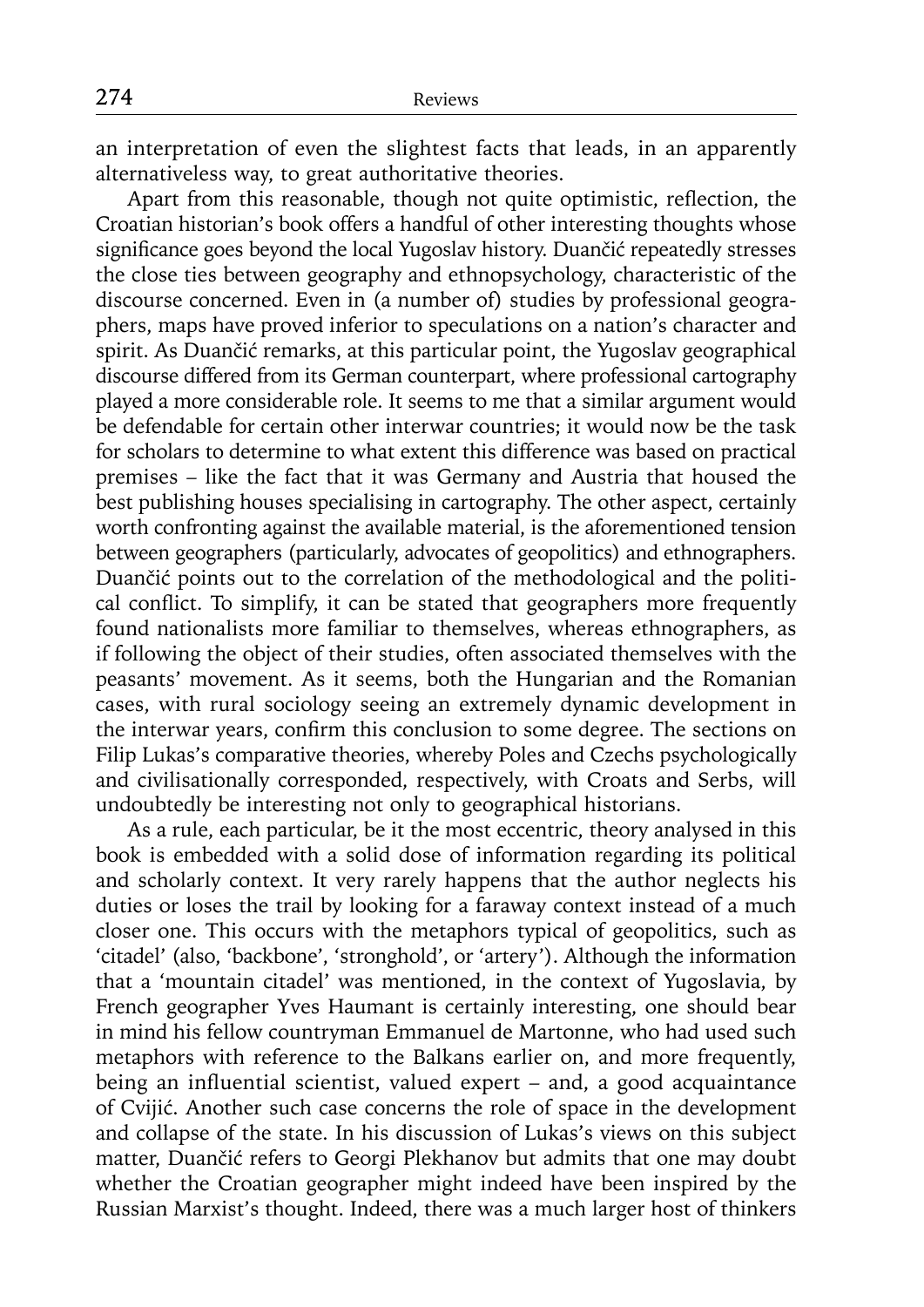writing of 'destructive space', and some among them must have been read by Lukas. Though rare, such 'defects' stand out in the text, once the reader has got accustomed to a reliable contextualisation offered by the author, instead of loose associations. Fortunately, they are really sporadic.

Altogether, Vedran Duančić's book is not only a deftly written elaboration of the subject-matter, based on extensive and penetratingly analysed material that forms part of a relatively recent current in the research into East Central European history. The importance of this study does not boil down, either, to its being a simple complementation of our knowledge of the history of twentieth-century geography with a little-known Yugoslavian chapter. This author has more on offer, though he does not show it off. As has been remarked, understanding the motivations and line(s) of thinking of interwar geopoliticians speaks not only of themselves but also of the ideas that reappeared as predominant in the region's public space in the early 1990s – and fare quite well today also. It is worth realising that a very similar intellectual heritage burdens each of the national varieties of geography as well as related sciences, such as ethnography. Analysis of the opinions of politically involved Croatian, Slovene, and Serbian scholars has shown the strength of a mobilising potential, also in its destructive sense that rests in some old theories, maps, and tables. Before we yield to the fresh and daring analyses provided by political scientists, and get carried away by them, we had better get to know more about their origins and historical merits.

*transl. Tristan Korecki Maciej Górny* https://orcid.org/0000-0002-8594-1365

Евелина Джевиецка [Ewelina Drzewiecka], *Юбилейно и модерно. Кирило-методиевският разказ през социализма в България*, София, 2020, Кирило-Методиевският научен център при БАН, 232 pp., bibliography, ills; series: Кирило-Методиевски студии, 29

Ewelina Drzewiecka's monograph *Jubilee and Modern. The Cyrillo-Methodian Narrative during Socialism in Bulgaria* explores the Cyrillo-Methodian cult and its ideological appropriations during the socialist period in Bulgaria (1944–1989). The analysis focuses on a selection of scholarly, popular, and ecclesiastical volumes whose publication marked important anniversaries related to the two Byzantine missionaries and their pupils. Among the most significant publications are the article collections: 100 years since the first *celebration of May 24* (1957); *1100 years since the creation of the Slavic alphabet* (1963); *1100 years since the death of Constantine-Cyril, the Philosopher* (1969); *1150 years since the birth of Constantine-Cyril, the Philosopher* (1977); *1300 years*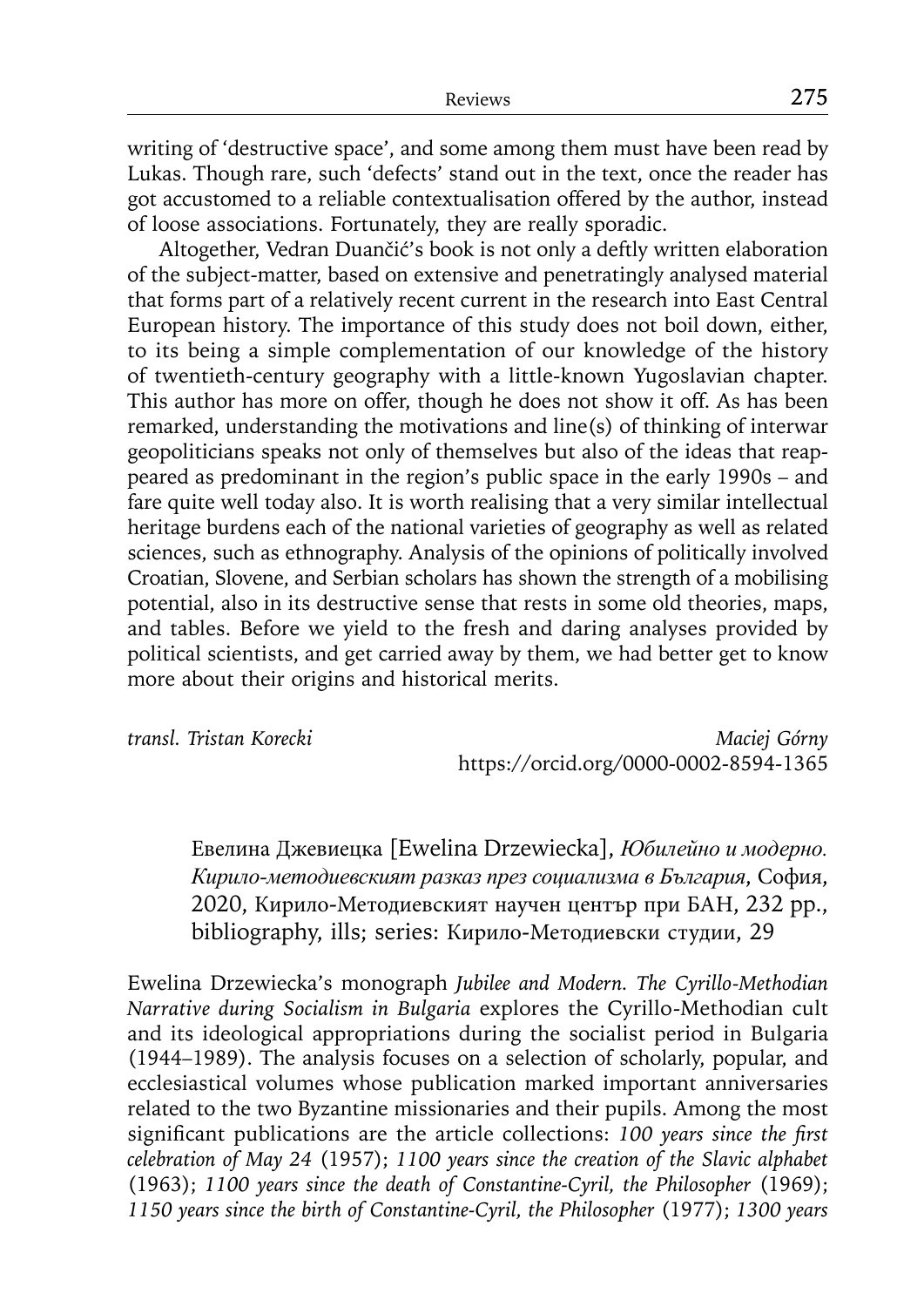*since the establishment of the Bulgarian State* (1983); and *1100 years since the death of Methodius* (1985).

This erudite study combines the historiographical method with literary, linguistic, and cultural analysis and promises to break new ground in our understanding of the formative role of the Cyrillo-Methodian narrative within the socialist grand narrative.

The book comprises an introduction, four chapters, and a conclusion. Chapter One, titled 'The Culture of the Jubilee Commemorations', introduces Jan and Aleida Assmann's theory of cultural memory as an interpretative framework of the festive commemorations of the Cyrillo-Methodian legacy. Drzewiecka underlines the ritualistic nature of the anniversary volumes, which supports their formative (national identification) function in the totalitarian state.

Chapter Two, 'The Enlightener', discusses the stories about the life and work of Constantine-Cyril contained in the socialist volumes and argues that these narratives set the structure of the Cyrillo-Methodian master narrative. The author points out some of the characteristic features of the Constantine- -Cyril plot: (1) an emphasis on the continuity of the cultural legacy of the two brothers throughout the centuries and its important role in the National Revival and the nation formation processes; (2) a reinterpretation of the religious nature of the Cyrillo-Methodian mission as socially progressive; and (3) undermining the role of the Byzantine influence and highlighting the originality of Constantine-Cyril's work. The author concludes that although the essence and the function of the Cyrillo-Methodian narrative remain fundamentally unchanged despite the shifting historical and socio-political circumstances, some tendencies toward semantic modulations and the accumulation of new meanings can be observed. Thus Drzewiecka proposes to survey the specifics of the socialist Cyrillo-Methodian ideal in three micro-periods: the 1950s, the 1960s, and 1970–1989.

In the transitional period of the 1950s, the most significant change of the narrative involved a switch in the emphasis from the narrowly Bulgarian symbolic meaning of Cyril and Methodius' mission to a broader Slavic significance in the spirit of socialist internationalism. The two jubilee publications from the 1950s, *Cyril and Methodius. 100 years since the first celebration of May* 24th (1957), and the fictionalised account of the lives of the two missionary brothers (1957) by N. Nikitov focus on the notion of the revolution and the adoption of the socialist values of equality and brotherhood among the nations.

The 1960s were a time of economic, political, and cultural liberalisation, and the jubilee publications from that period contain two important characteristics: a continued oscillation between the national and pan-Slavic significance of the Cyrillo-Methodian legacy, but with increased attention paid to the Bulgarian context; and a growing interest in the enlightening role of the mission of the two apostles.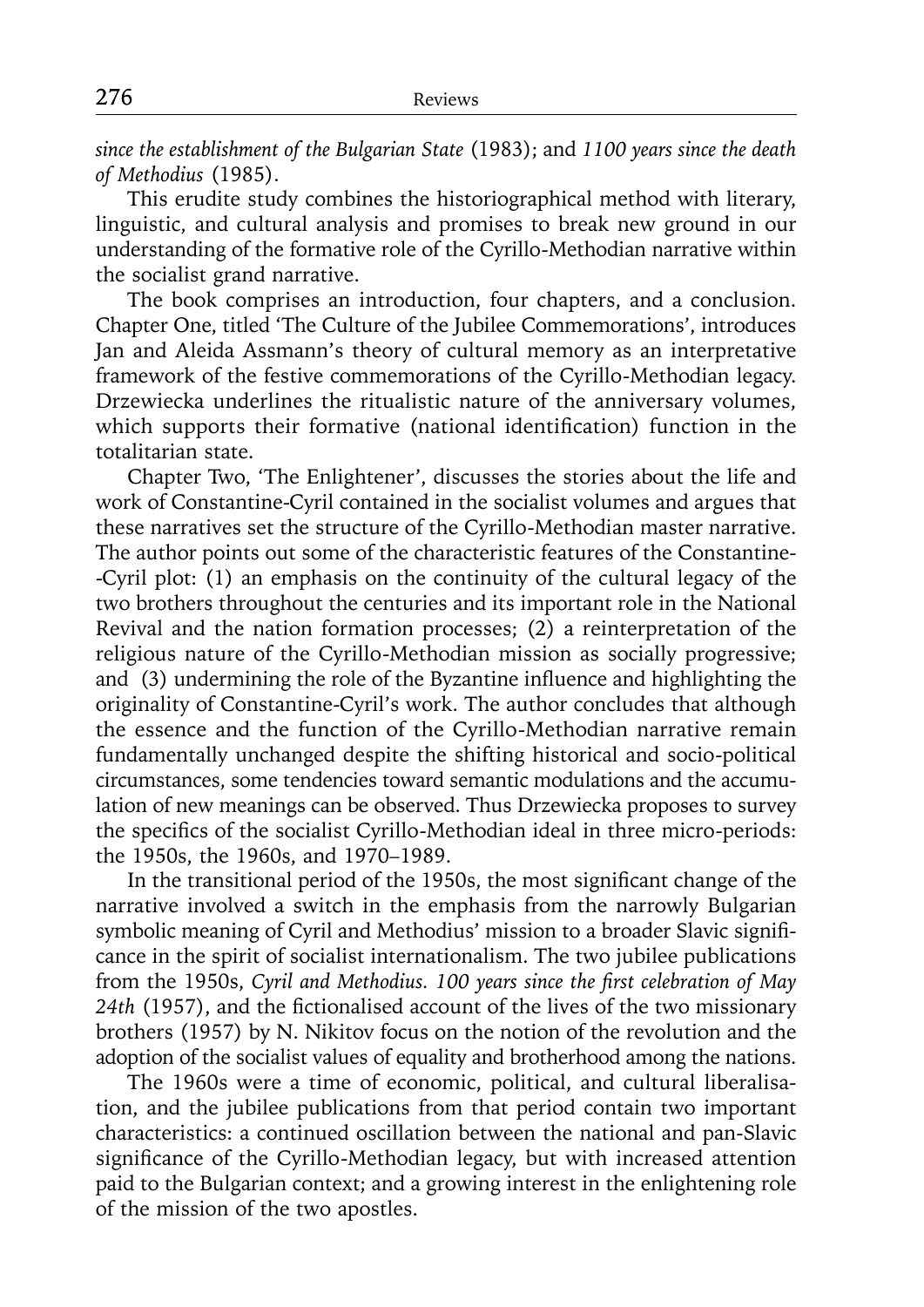In the last socialist micro-period, between 1970 and 1989, the keyword for the jubilee editions is 'culture', and this motif is intimately connected with Ludmila Zhivkova's cultural politics. A new, more universal perspective, propagating world peace, equality, and spiritual progress takes the central stage and overshadows the traditional pan-Slavic and Bulgarian-centric perspectives. After having reviewed the three micro-periods, Drzewiecka concludes that the socialist appropriation and semantic modification of the Cyrillo-Methodian narrative in line with the Marxist ideology for the purposes of legitimation of the political regime was a natural development and was similar to the processes of appropriation and actualisation which took place during the times of the National Revival and the interwar period.

Chapter Three, 'The Executer', attempts to answer the question of why Methodius occupied a secondary place in the dyad and attracted considerably less attention than his younger brother. Drzewiecka posits that Constantine- -Cyril's plot overshadows that of Methodius because the former is perceived as a genius creator and the latter as an executer, i.e. an implementer of his younger brother's creation. Methodius' contributions are mainly seen in his work as an archbishop and translator of the Bible – contributions that did not sit well with the communist ideology. The stronger emphasis placed on education and culture rather than on evangelisation and faith resulted in the secularisation of the cult of Sts Cyril and Methodius during socialism. Concentrating on the autonomy of the creative human spirit, the socialist Cyrillo-Methodian narrative becomes a truly modern narrative, promoting enlightenment and a strong national identity.

The final Chapter Four, 'The Heirs', explores the place of the Bulgarian disciples of Cyril and Methodius in the master narrative. Drzewiecka claims that the disciples played a major role in the actualisation of the Cyrillo- -Methodian narrative in the 1960s because of their ideological potential as educators and enlighteners and their connection to the revered figure of Prince Boris I. Therefore, the disciples' narrative highlights the Bulgarian contribution to the progressive mission of Cyril and Methodius and serves as a source of national pride, revealing the fusion of the nationalist and the Marxist discourses, which the author defines as "communist nationalism".

In her conclusion, Drzewiecka notes that although the Cyrillo-Methodian narrative preserved its general meaning and function throughout the socialist period, the individual micro-periods show some semantic shifts that can be characterised by the keywords 'revolution' for the 1950s; 'enlightenment' for the 1960s; and 'culture' for the 1970–89 period. These emphases correspond with the three dimensions of the Cyrillo-Methodian legacy: the pan-Slavic, the Bulgarian, and the universal, which are unified in the ultimate purpose of enlightening the masses. Thus, the jubilee publications demonstrate the type of commemorative practice dialectic of repetition and variation serving the contemporaneous ideological needs: 'Soviet internationalism', 'communist